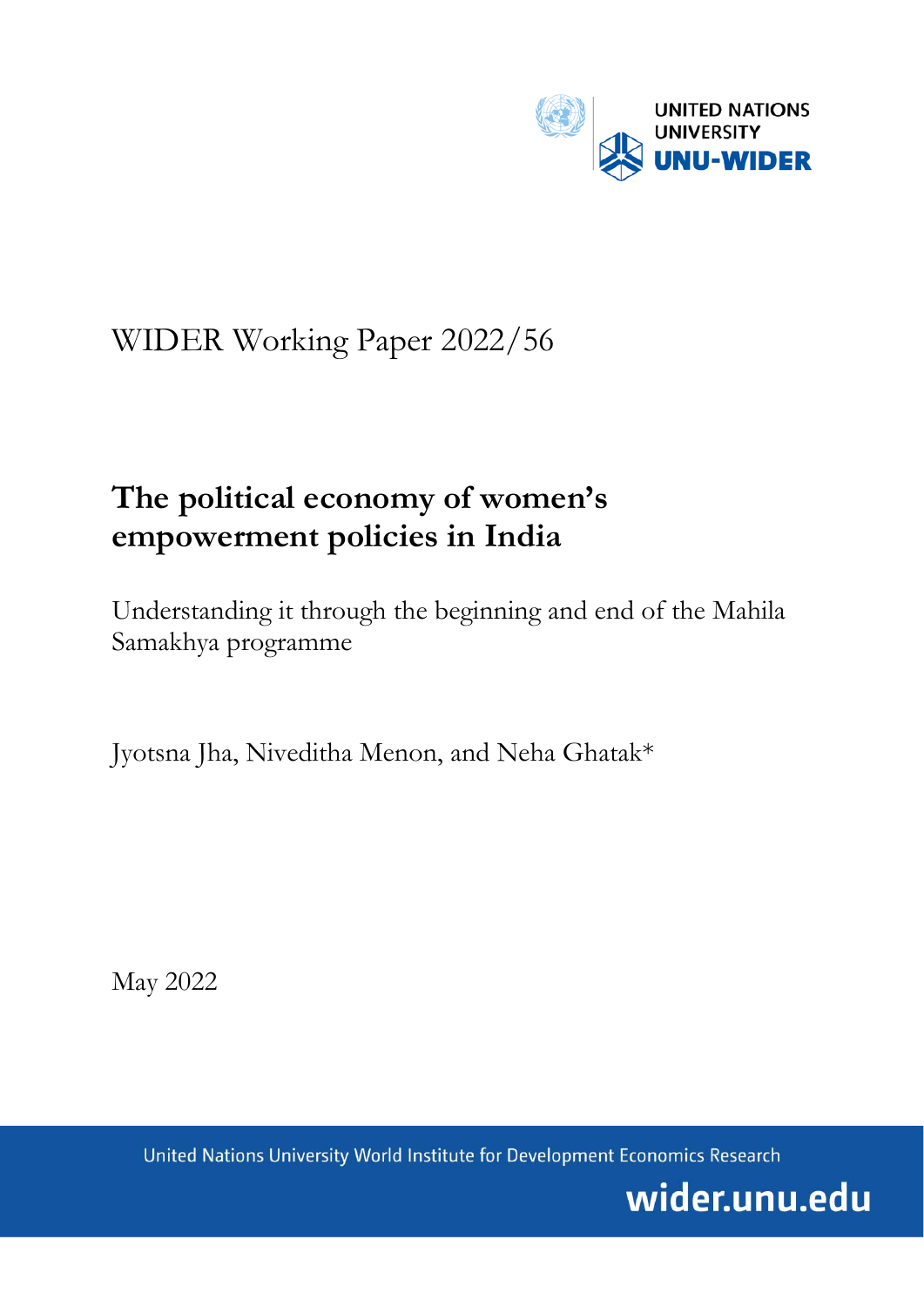**Abstract:** This paper analyses the political economy of women's-empowerment-related policymaking in India through a re-examination of the context of both the genesis and closure of a major programme, Mahila Samakhya. Mahila Samakhya, which embodied feminist philosophy and pedagogy, started in 1987 with the aim of creating the education-based empowerment of Dalit and Adivasi women in rural India, and was inexplicably shut down in 2014. We argue that a combination of political philosophy, electoral majority, and contemporary global trends influenced both the beginning and the demise of the programme. We argue that programmes such as Mahila Samakhya, which called for a long and messy process of collectivization of the most marginalized women using the methodology of reflection and reconstruction, became much less desirable with global shifts in development discourse. These shifts towards more 'evidence'-based policy focused much more on immediate 'outcomes' than on 'processes', much to the detriment of programmes such as Mahila Samakhya.

**Key words:** women's empowerment, processes, feminist, collectivization, historical analysis, political economy

#### **JEL classification:** B54, D63, J15, J18

**Acknowledgements:** This paper is a result of the understanding and knowledge that we gained while conducting a study to understand the effect of the Mahila Samakhya (MS) programme on the economic empowerment of rural women in India. Under the aegis of the Growth and Economic Opportunities for Women (GrOW) programme, the International Development Research Centre (IDRC) Canada provided us with unconditional support in the face of unexpected challenges. We thank them for their encouragement during and after the completion of the project. We also thank all the ex-administrative team at the MS offices in Bihar and Karnataka for providing access to innumerable documents, memories, and histories that were extremely useful in understanding the journey of MS. We would also like to thank Sunai Consultancy for their collaborative efforts in collecting data for us under difficult conditions. We owe much to our colleagues at the Centre for Budget and Policy Studies, who have supported us throughout the writing of this paper—especially in the retrieval of documents. We would like to thank especially Mrinalika R. Pandit, Usha P.V. and Ramesh K.A. for all the administrative support that they provided. Finally, we thank the women in MS with whom we had the privilege of interacting for three years. Even after all of these years, we continue to draw inspiration from their lives and continue to learn from them.

Copyright © UNU-WIDER 2022

Information and requests: publications@wider.unu.edu

ISSN 1798-7237 ISBN 978-92-9267-187-7

#### <https://doi.org/10.35188/UNU-WIDER/2022/187-7>

Typescript prepared by Luke Finley.

The Institute is funded through income from an endowment fund with additional contributions to its work programme from Finland, Sweden, and the United Kingdom as well as earmarked contributions for specific projects from a variety of donors.

Katajanokanlaituri 6 B, 00160 Helsinki, Finland

The views expressed in this paper are those of the author(s), and do not necessarily reflect the views of the Institute or the United Nations University, nor the programme/project donors.

<sup>\*</sup> All authors: Centre for Budget and Policy Studies (CBPS), Bangalore, India; corresponding author: Jyotsna Jha, [jyotsna@cbps.in](mailto:jyotsna@cbps.in)

This study is published within the UNU-WIDER projec[t Addressing group-based inequalities.](https://www.wider.unu.edu/node/237111)

UNU-WIDER employs a fair use policy for reasonable reproduction of UNU-WIDER copyrighted content—such as the reproduction of a table or a figure, and/or text not exceeding 400 words—with due acknowledgement of the original source, without requiring explicit permission from the copyright holder.

United Nations University World Institute for Development Economics Research provides economic analysis and policy advice with the aim of promoting sustainable and equitable development. The Institute began operations in 1985 in Helsinki, Finland, as the first research and training centre of the United Nations University. Today it is a unique blend of think tank, research institute, and UN agency—providing a range of services from policy advice to governments as well as freely available original research.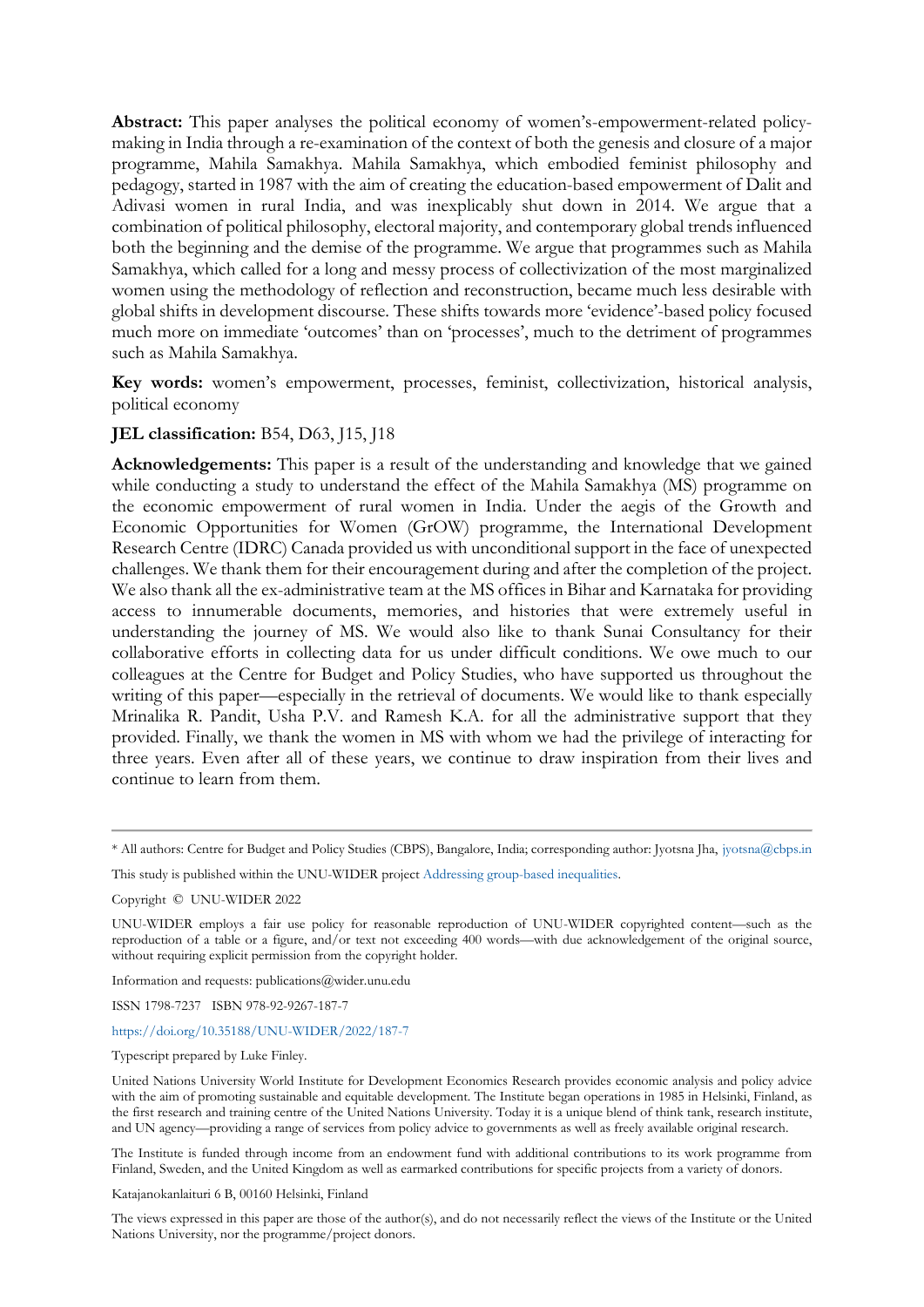### **1 Introduction**

Mahila Samakhya (MS) was originally started as a policy response in 1987 to facilitate the education-based empowerment of Dalit and Adivasi women—often the poorest and most marginalized sections of the female population in rural India. MS was the first of its kind in four distinct ways: (i) it embodied feminist philosophy and pedagogy; (ii) it targeted last-mile connectivity first—Dalit and Adivasi women in rural areas; (iii) it focused on processes rather than on outcomes—the programme had no fixed targets and no fixed time period; and (iv) it allowed participants the freedom to choose the pace and focus areas within a framework of nonnegotiables and stated objectives.

Although started initially at a smaller scale in ten districts in three Indian states, MS was eventually extended to 126 districts in 11 states by 2014, covering about 42,000 villages *(*Jandhyala 2012; Jha and Menon 2016; MHRD n.d.; Sharma 2011)—a large scale indeed by any standard. The model of expansion was such that while it expanded to new areas, it also folded up in areas where it had already functioned for substantial number of years and enabled the process of long-standing and mature collectives creating representatively elected federations which would continue the work of MS in its absence. These Women's Federations, emerging after years of MS processes, were expected to function independently as an institution for their own empowerment and sustenance.

However, MS was suddenly closed by the Government of India in March of 2016 without any prior notice. This was despite the existence of ample evidence about the effectiveness of the programme in terms of (i) giving voice to Dalit/Adivasi women in political and electoral processes (Batliwala 1993); (ii) giving voice against family- or caste-based violence (Bhatla and Rajan 2003; Rajan 2012); (iii) enhanced mobility for Dalit/Adivasi women; (iv) pushing up the age of marriage and average years of education for girls (Jandhyala 2003; Bhuwania et al. 2016); and (v) economic empowerment through the development of small enterprises, demand for minimum wages, etc. (Menon and Parathasarathy 2012; Jha et al. 2019). This makes MS an important programme to be analysed in terms of understanding the political economic factors that led to its genesis, conceptualization, adoption, and implementation (especially the methodology that allowed Dalit and Adivasi women to set their own agenda) and its arbitrary and sudden demise.

Traditionally, public policies directed towards Dalit and Adivasi women have been outcomefocused, using targets as a measure of empowerment. Moreover, policies have also often treated women as a singular category, without acknowledging or examining the role of caste, social location, or regional differences. While Dalits as a social group face untouchability and segregation in almost all spheres of life and livelihood, Dalit women especially face the brunt of caste- and gender-related discrimination and inequalities in addition to issues related to poverty. The importance of studying the MS methodology lies in its recognition of this intersectionality and the critical role that processes such as collectivization can play in providing space for women to exercise their own agency and set their own agendas. Most other policies that have attempted to do this—to shift social norms or to provide women with the space to have a voice—have done it through very instrumental means. These include cash transfers, microfinance schemes, or livelihoods schemes with predetermined outcomes.

Although we have had a fair understanding of the genesis and implementation of the programme (Ramachandran 2006), as well as factors that have led to positive social outcomes, a comprehensive understanding of the entire lifecycle of the programme from the perspective of policy-making and its political economy has been missing. Our paper, to some extent, fills that gap. The paper argues that the political economy indeed plays a role in policy choices, especially in an area such as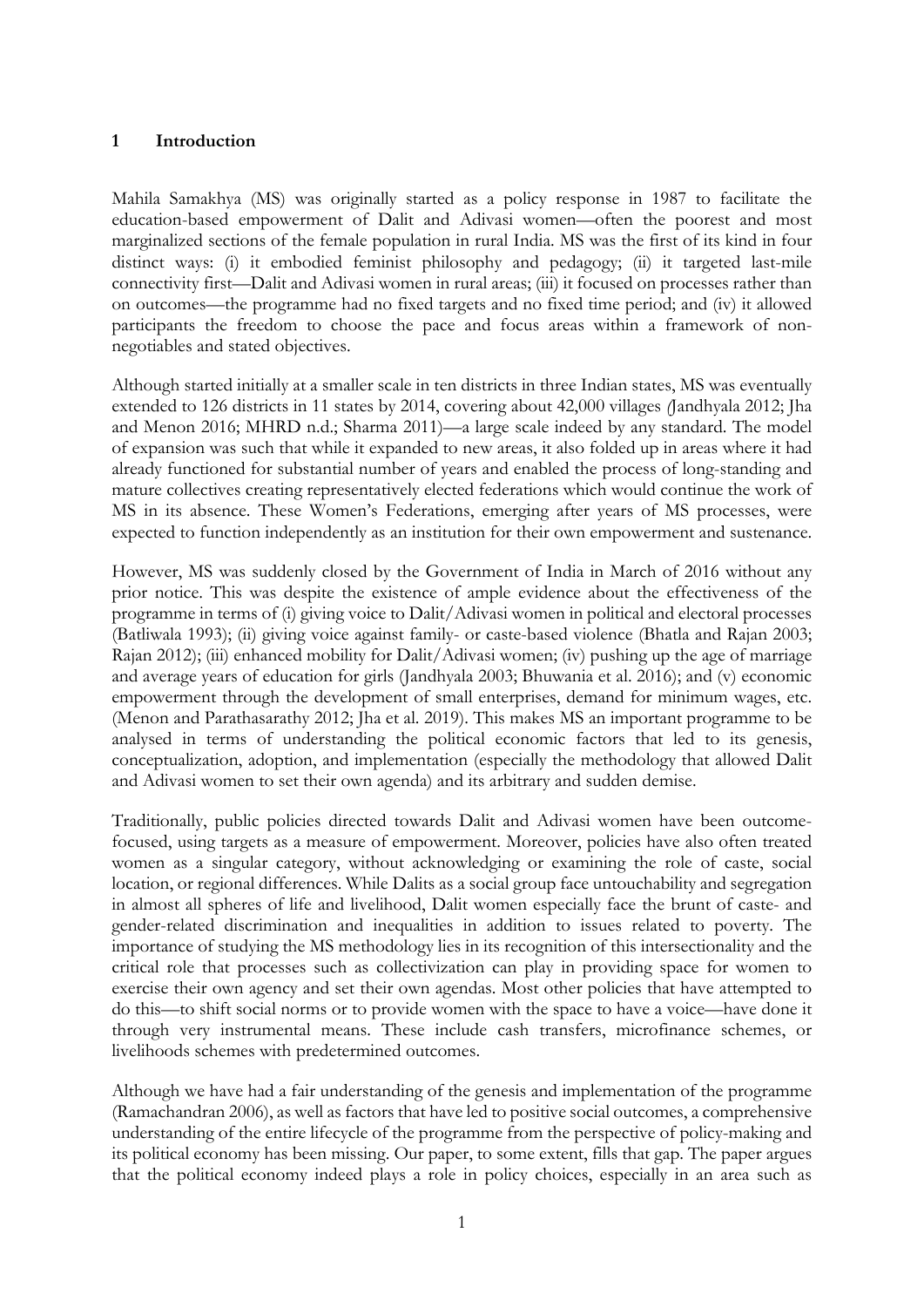women's empowerment. Feminist approaches and tools such as collectivization are increasingly being appropriated as an instrument to individualize and promote competition among women rather than as a process of emancipation leading to collective identity and action. The paper argues that a combination of political philosophy, electoral majority, and contemporary global trends influenced both the beginning and the demise of MS. Programmes like MS, which called for a long and messy process of collectivization of the most marginalized women belonging to Dalit and Adivasi groups using the methodology of reflection and reconstruction, became much less desirable with the emergence of global influences and moves towards 'evidence'-based policymaking that focuses much more on 'outcomes' than on 'processes'.

This paper is based on a re-examination of our own research materials in the form of interviews, focus group discussions, field notes, and observations collected for a detailed mixed-method, cross-sectional evaluation of the programme from 2015 to 2018 in one Indian state, Bihar (Jha et al. 2019), and for a one-time descriptive evaluation of a district in another Indian state, Karnataka (CBPS 2018). We did these studies at a time when the programme's continuation was uncertain, allowing us to explore the structures and processes when closure was almost imminent. For this paper, we also conducted a detailed literature review to understand the larger landscape of changes that have happened during this time, in addition to re-examining earlier data from the perspective of understanding the political/economic policy- and decision-making process. We also used working papers based on reflective pieces on MS that we had commissioned during our study from three individuals deeply connected with the conceptualization and implementation of the programme.

## **2 The genesis and growth of Mahila Samakhya**

The MS programme was conceptualized against a background of tremendous changes in women's movements and policies that engaged with women's empowerment. The post-colonial era in India saw the disintegration of the women's movement into smaller movements focused on local issues, which highlighted the problems faced by the most marginalized sections of society in different Indian states. The larger social movements demanding equality and rights, such as the Tebhaga and Naxalbari movements in Bengal and the Telangana movement in Andhra Pradesh, witnessed the participation of women in increasing numbers. For example, the anti-alcohol agitation in Andhra Pradesh was primarily led by women as a protest against violence perpetrated against them by alcoholic husbands (Kumar 1993).

In response to these localized movements, as well as the UN declaration of 1975–85 as the Decade of Women, policy-makers started to shift their attention to the status of women in India. With the publication of the *Towards Equality* report by the Committee on the Status of Women in India in 1974, it was firmly established that the freedoms envisaged in the constitution did not translate into realities for the women of India. The report galvanized a number of women-led groups, such as the Progressive Organisation of Women in Hyderabad, the Forum against Rape in Bombay, and Stree Sangharsh in Delhi, which directed their action towards pertinent issues such as sexual oppression of women, rape, domestic violence, and dowry killings. The public outrage and increasing pressure on the state mounted by the women's movement gave rise to the passing of several laws that recognized and punished custodial rape, death due to pressures of dowry, and physical and mental cruelty towards women by family members. Even if fragmented, these feminist groups continued to demand attention towards the structural inequalities that plagued the lives of women in India.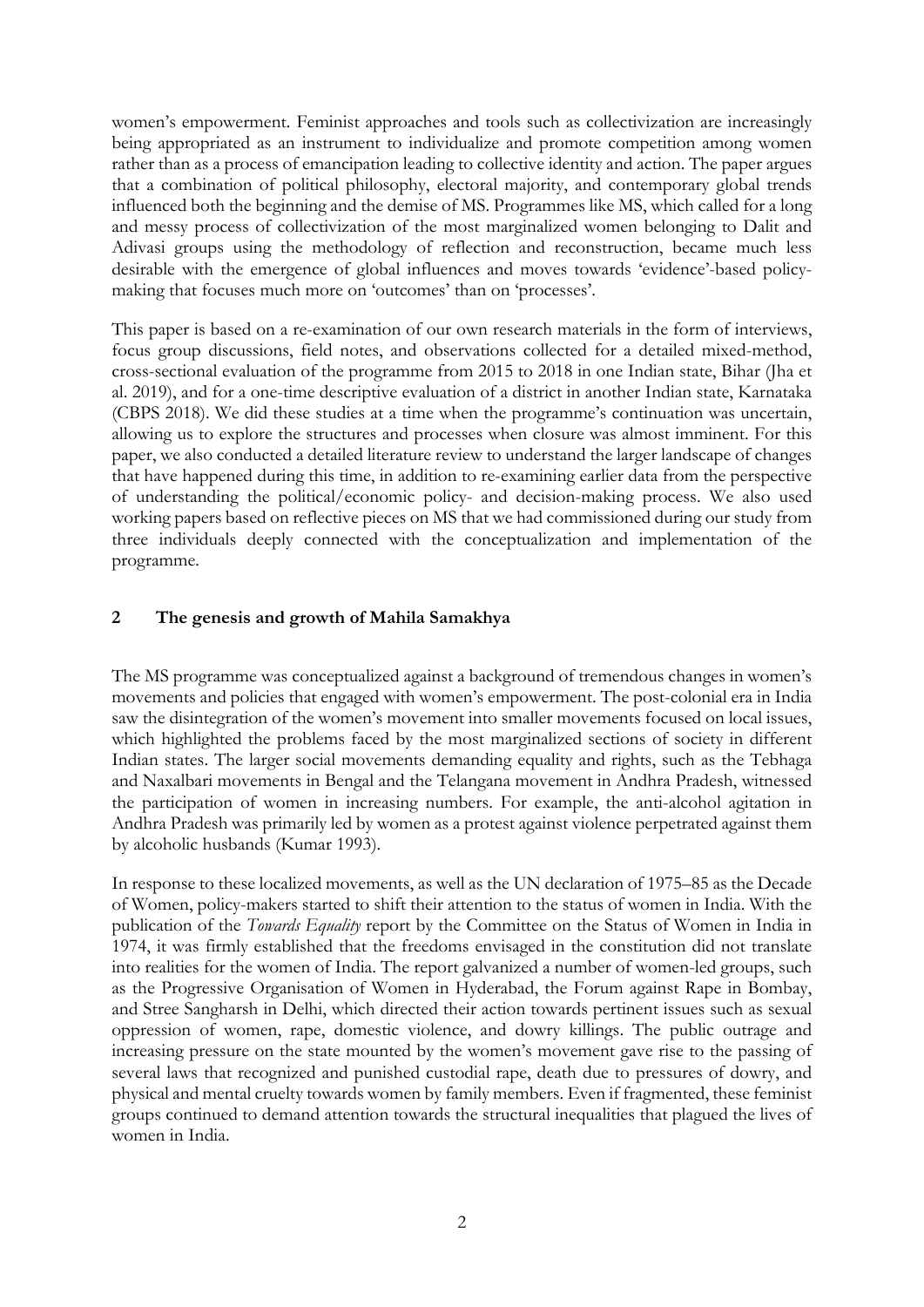The voices that were being heard, however, were still those of upper-caste and upper-class women, who were widely criticized for claiming to represent the interests of Dalit, Adivasi Dalit, religious minority (Christian/Muslim), and queer women and co-opting the movement. The feminist movements and the development model of the state were criticized for being complicit in uploading power structures that led to the structural inequalities that define many women's existence in India (Chakravarti 2008). There emerged a strong need to understand the issues particularly plaguing women who belonged to the most marginalized sections of society concerns such as hunger, safe drinking water, sanitation, education, healthcare, and employment. All of this was intrinsically connected with the historical location of caste<sup>[1](#page-4-0)</sup> within Indian society.

Based on narratives of the 'ethnicization' of caste (Barnett 1975), starting in the early 1950s with the enshrinement of Dalit rights in the Indian constitution, caste groups began to mobilize themselves into being key actors in the political economy of social movements and to act as pressure groups within the political system (Bayly 2001). With time, caste, in some form, started to become an 'ethnic' identity, partly to reclaim and restore the dignity of caste identities (Reddy 2005). Moving to the term 'Dalit' from 'downtrodden', for example, calls for a specific acknowledgement of the historicity of the social suffering and oppression that these groups have experienced at the hands of those in power.

It is not the case that the links between caste and deprivation or exclusion had remained unacknowledged in policy responses. Affirmative action-based polices of reserving seats equivalent to their population percentage in educational institutions and public sector jobs pre-date independence, and the list was expanded to cover more groups post-independence, largely as a result of political mobilization by the caste-based groups claiming historical deprivation in relation to education and formal employment. Starting in the 1970s, caste also became an important identifier for the targeting of poverty reduction programmes. However, in all of this, caste, as evidenced by its inclusion in the official state-determined categories of SCs, Scheduled Tribes,<sup>[2](#page-4-1)</sup> and Other Backward Classes/Castes, [3](#page-4-2) remains merely an identifier for the 'beneficiaries' of 'benevolent' policies meant to 'uplift' them from their historically deprived positions.

'Girls and women' entered this arena as an additional marker for inclusion in certain schemes as a 'more marginalized' category within caste groups. However, none of these 'concessions' considered the everyday experiences of being a woman *and* a Dalit or Adivasi. It is here that programmes like MS were different. The programme was designed in such a manner that it did not expect Dalit or Adivasi women to be merely recipients, but positioned them as real actors and

<span id="page-4-0"></span><sup>&</sup>lt;sup>1</sup> Simply defined, caste is a hierarchical social status ascribed to an individual. Caste relationships are established through marriage endogamy and exogamy, rigid occupational ascriptions, and the concept of 'pollution and purity' that manifests itself through the practice of 'untouchability' (Beteille 1996). Although, caste is operative through various subcastes, called 'jatis', the hierarchical system assumes five main categorizations as per the 'varna' system, namely Brahmins, Kshatriyas, Vaishayas, and Shudras. Those belonging to the fifth category, the avarna, were historically excluded from the four-fold varna system and seen and treated as occupying the lowest status. Often referred to as the Dalit community (a term coined by the reformist Jyotibai Phule), they now feature in government policies as 'Scheduled Castes (SCs). Historically, these caste groups have been closely associated with particular professions, and the upper castes have benefited from a protracted history of sole ownership of and access to knowledge, land, wealth, and other socioeconomic resources. This historical marginalization is reflected in the current status of the social groups, with lower castes continuing to have the lowest levels of educational access and freedom to choose or access occupations that could enhance their socioeconomic mobility (Mosse 2018; Munshi and Rosenzweig 2006).

<span id="page-4-1"></span><sup>2</sup> Largely synonymous with Adivasis.

<span id="page-4-2"></span><sup>&</sup>lt;sup>3</sup> A collective term used by the Government of India to classify castes that are socially disadvantaged but not included among SC and ST.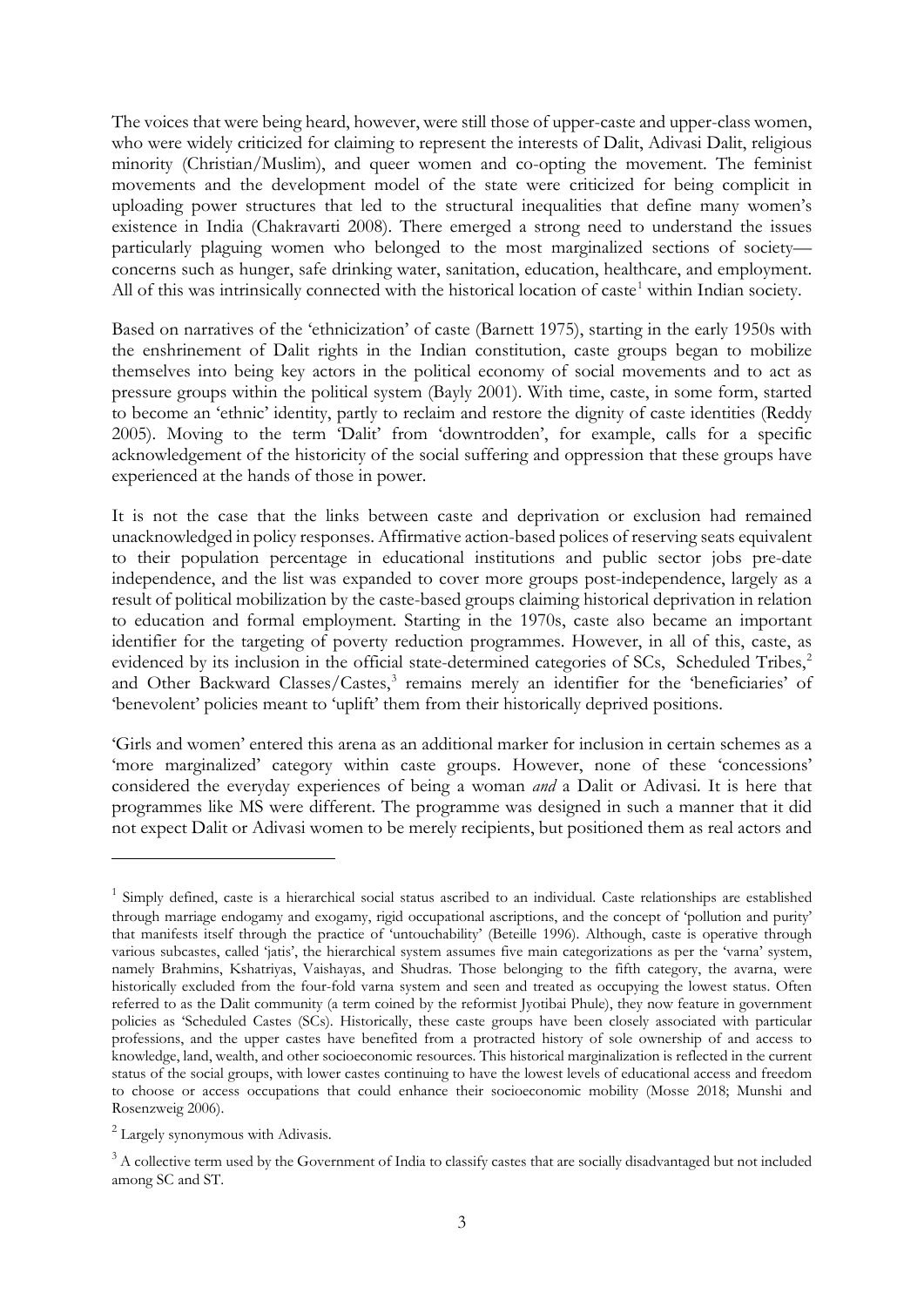decision-makers. In this, the only precedent for MS was the Women's Development Programme (WDP), which had established this model based on collectivization of the poorest women in Rajasthan, and by which the foundations and methodology of MS were heavily inspired.

The WDP, launched in six districts of Rajasthan in 1984 and later extended to more, was the first programme that moved away from viewing women as objects of welfare. Started and implemented through a process of debate and collaboration between the Government of Rajasthan and two non-governmental agencies—the State Information Development and Resource Agency (IDARA) and the Institute of Development Studies, Jaipur (IDS, an independent research institute)—the programme established that it is possible to (i) to organize groups of the poorest women from Dalit and Adivasi communities; (ii) to train them intensely to take charge of their own lives and start questioning prevalent caste- and gender-based discriminatory practices in their villages; and (iii) to internalize the feminist philosophy as well as terminology, and draw strength from collectives to work on larger systemic issues. The WDP worked through (i) a panchayat-based worker called a sathin, (2) a set of non-negotiable principles, discussed and confirmed through consensus-building, and (3) decentralized objective-setting processes of collective decision-making that were later adopted by MS in its design (Das 1992). The WDP also established that a governmental organization/non-governmental organization (GO-NGO) model could work. However, the WDP was limited to one Indian state whereas MS was a national programme and had a much larger scale to start with.

MS, like the WDP, did not explicitly mention questioning caste relations in its objectives, but it ensured that caste-based discrimination was addressed through its processes of group formation of Dalit women and the choice of priority areas to be taken up for action in the villages. This becomes obvious by examining their mission, structures, and processes, which is what we present next.

### **2.1 Mahila Samakhya: objectives, structure, and processes**

The mission of the programme was to 'neutralise accumulated distortions of the past' and realize the goals of gender equality as enshrined in the Indian constitution. Its broad objectives were as follows (GoI 2008: 1): [4](#page-5-0)

- 1. create an environment for empowerment and education of rural, poor, marginalized women; ensure access to information and knowledge and enable them to play a positive role in their own and society's development;
- 2. enhance women's self-image and self-confidence; help them to recognize their contribution to the economy as producers and workers;
- 3. redress traditional gender imbalances in educational access and achievement; create alternate learning pathways and opportunities for women and adolescent girls; enable mahila sanghas (women's groups) to access and monitor various educational initiatives at the village level;
- 4. establish a decentralized and participative mode of management, where decision-making powers devolve to the district level and the mahila sanghas.

In order to engage with these objectives, the MS programme came up with a structure and methodology that would allow it to tackle the central questions of difference, voice, and agency.

<span id="page-5-0"></span><sup>4</sup> What is striking, as noted by Jandhyala (2012), is the use of the 1986 Education Policy Statement as the programme objectives of the MS programme. This articulation of objectives remains unchanged throughout all MS documents in successive plan periods as well, and has been verified by multiple sources.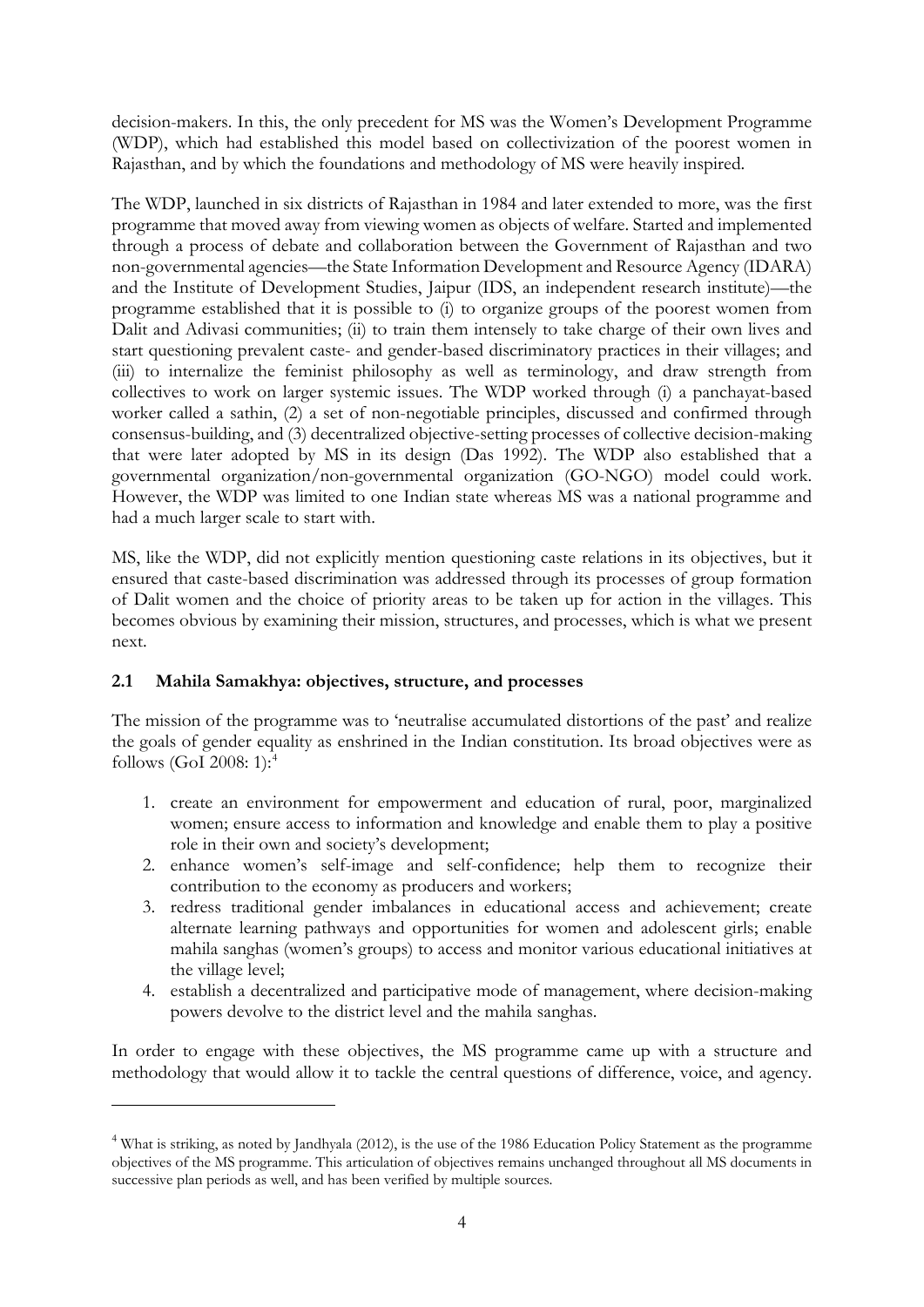The programme was designed according to a hybrid GO-NGO model and identified certain nonnegotiable principles that had to be implemented throughout the programme, regardless of the location, while retaining the freedom for participants to engage with these principles in their own contexts. Some of these principles were:

- The programmatic priorities must be shaped and determined by the people it seeks to benefit.
- The programme must create the space (and the time) to meet, to be together, and to selfreflect.
- Distinctions must be made between education and literacy—the environment of learning is more important than just imparting literacy skills.
- The emphasis is on thinking, analysing, applying, and innovating, instead of simply providing information or creating awareness.
- The process must respect and take into consideration the existing knowledge systems that are prevalent in the context—including women's existing knowledge, experience, and skill.
- Trainers are not 'teachers' but facilitators and co-creators of knowledge. They are not to talk down to the women but instead work with them to explore and understand different forms of knowledge.
- The backing of a strong support system, in terms of training, supervision, resource material, financial resources, and troubleshooting, is required.
- The processes that are being administered must be felt first within the programme essentially, the idiom of 'practise what you preach' must be taken seriously.

Through the structure that it created, MS was able to overcome some of the problems associated with any state programme and achieve decentralized planning, flexibility, and participatory ways of working, while still retaining the reach, resource structure, and authority of a government system (MHRD n.d.: 4; Ramachandran et al. 2012; Sharma, 2006, 2008; Sharma 2011). While the villagelevel collectives, known as sanghas, formed the foundation of the MS organizational structure, a sound support system was created at various levels—from village to national—with space for active engagement with and participation of local women, feminist groups, and development activists at all stages (MHRD n.d.: 4, as cited in Sharma 2011: 21–22; Sharma 2006, 2008).

The decision to start with the poorest and most deprived meant starting with Dalit or Adivasi communities. Local and cluster-level MS workers, usually known as sakhi and sahayogini, were always identified from among the marginalized communities themselves. They helped the sangha*s* to identify their needs and capabilities, provided knowledge, and built individual and collective capacity. This, in turn, helped the sangha members to identify, resolve, and start to actively influence their families and their communities.

Over a period of time, the activities in the sangha were grouped in six core areas (education, health, economic empowerment, political participation, violence against women, and federation), and six committees within each sangha were formed to deal with each of these focus areas. By providing continuous training as well as capacity-building and networks that allowed them to exchange knowledge and experience with other sanghas, MS was able not only to influence short-term outcomes but to create long-term impact. The rationale for this methodology was to ensure deep localization and redressal of women's issues so that targets or specific agendas emerged from the sangha itself, instead of being directed by MS (MHRD n.d.). This 'conferred on the programme a radical potential for transforming women's agency and their lived realities' (Gurumurthy and Batliwala 2012: 456) and allowed the space for women to articulate their own visions for the future.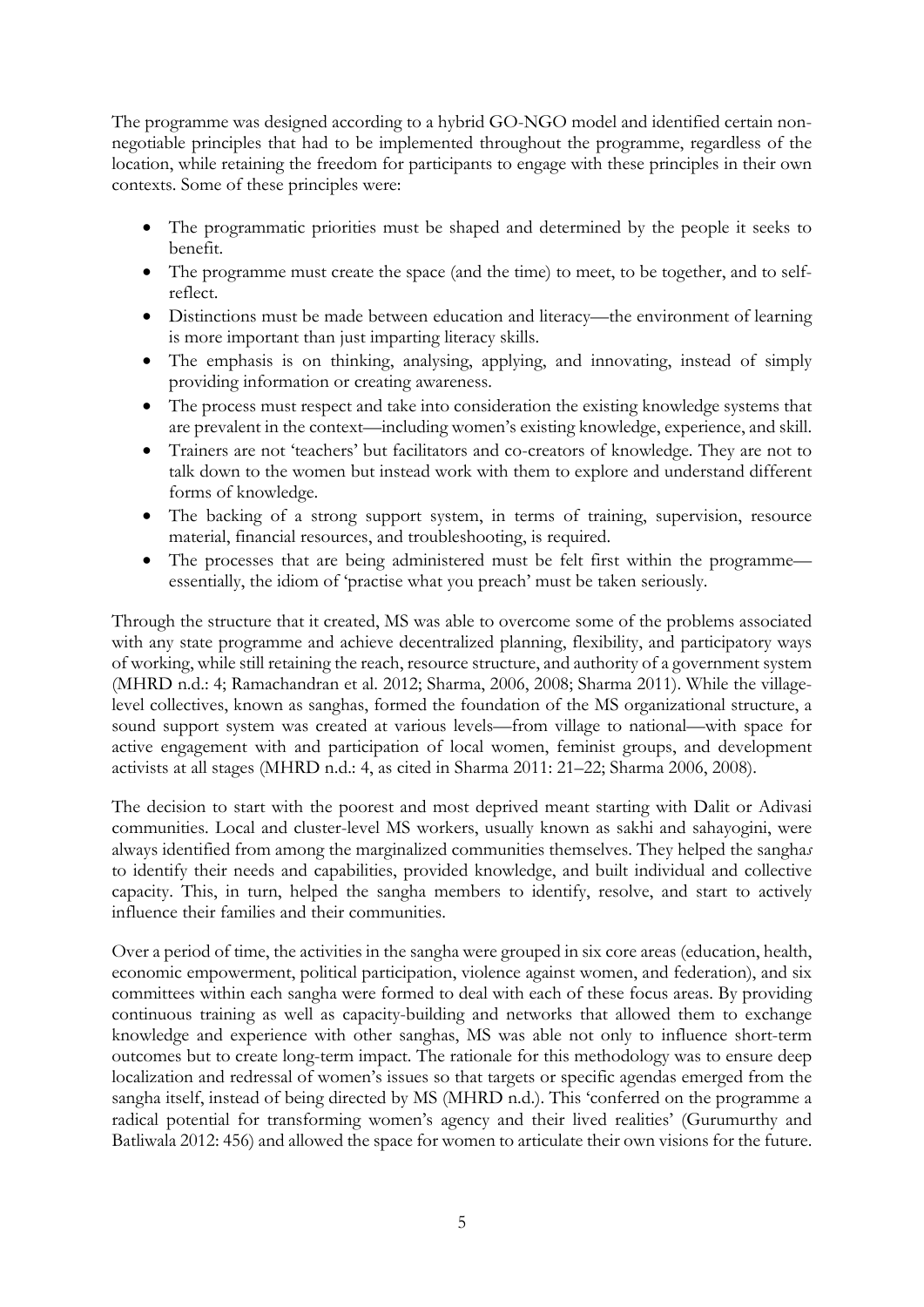The process of sangha formation, while not uniform in every state, district, or even sangha, was the product of a particular methodology that was developed and refined over time. On average, the initial process of building a relationship of trust and friendship among groups of women could take six months to a year, and it was highly specific to the interests of the groups. This process usually entailed regular meetings, training, capacity-building, and any activity deemed necessary by the sahayogini and the sangha. A critical aspect of this process was the reflection meetings that the sangha and sahayogini would participate in, which were designed to provide women with the tools to self-reflect, share, re-examine, and think about their gendered experience, common problems that they faced, and structural barriers, including those of class, caste, religion, family, and community, that formed the principal backdrop of their lives.

The principles of equality were enshrined in even the little things. For example, the sahayoginis were instructed to always assemble the group in a circle. This serves two purposes: everyone can see each other and no one is positioned as the leader. To avoid the caste politics of the village, or being embroiled in any power play in the village, the meetings were always in a public space but never in the house of a prominent community member or the caste leader (participation observation, 8 June 2015). Direct engagement with the power hierarchies was also the mainstay of meetings. For example, one of the sahayoginis told us that she would often ask the women why they were not able to eat food from the households of the upper caste. If the women answered that they were considered 'polluted' or 'unclean', the sahayogini would ask them: 'if the women can touch the grain [because of harvesting and planting] and it doesn't get polluted, then how does the rice from which this grain is extracted get polluted?' (personal interview, 1 September 2016). By posing these questions, MS was able to facilitate deeper discussions of caste dynamics in women's lives and push them to analyse the roots of this oppression.

## **2.2 The origin and success story: what made it happen?**

Etymologically, 'Mahila' means 'woman' in many Indian languages and 'Samakhya' means 'equal' ('sam') and 'voice' ('akhya'). So the programme's name translates roughly into Women Speaking with Equal Voice or Dialogue among Equals (Jandhyala 2012: 230; Ramachandran et al. 2012: 12). The name was carefully and purposely chosen to reflect the objective of empowerment as a transformative process that would challenge patriarchy and various other social structures and barriers (Sharma 2006; Ramachandran et al. 2012). The conceptualization of any public policy is determined by a combination of factors, coming together at an opportune moment in time, and the same is true for MS.

One such factor was that the programme was viewed and designed as an education programme located in the Ministry of Human Resource Development, the new name for the education ministry, and not in the Ministry of Women and Child Development, as one may have expected it to be. This was made possible for several reasons. One, the new Congress government that came into power with a huge majority in 1984 announced the adoption of a new education policy as a major policy commitment (Mangla 2017). An sizeable absolute majority in parliament gave the government a mandate for going ahead with new kinds of policies that would otherwise have been difficult.

The new education policy of 1986 was preceded by a broad policy review with the participation of academia, bureaucrats, elected representatives, civil society, and other stakeholders, leading to a document entitled *Challenge of Education: A Policy Perspective* (Ministry of Education 1985). This document was not only 'candid in its critique of past failures' (Mangla 2017: 5) but also provoked a national debate on education (Mangla 2017). This debate led to a long period of consultative process in which the role and participation of the women's movement was critical (MHRD n.d.: 1; Jandhyala 2003; Das and Agrawal 2004; Sharma 2011; Ramachandran et al. 2012). The MS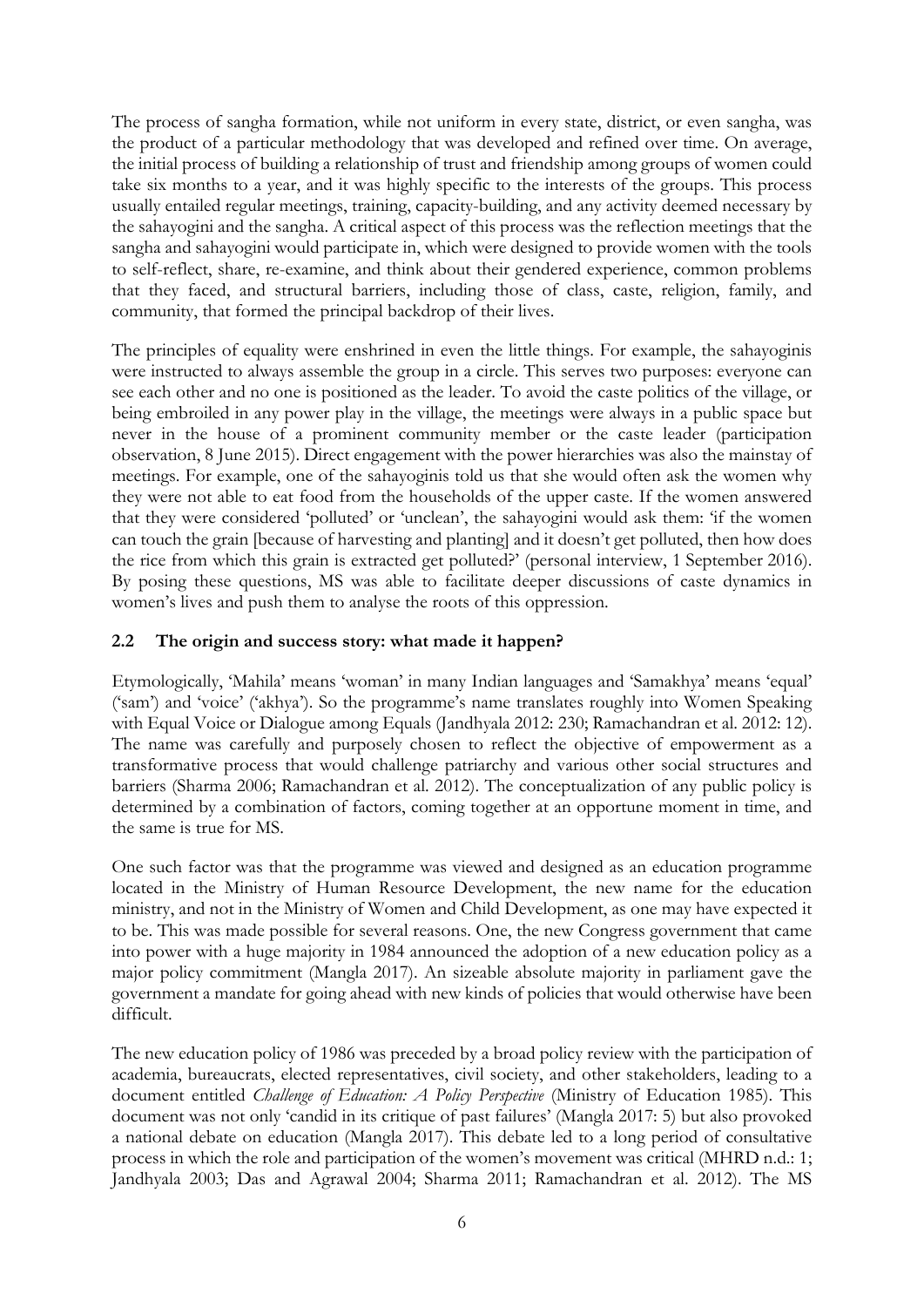programme was launched as a result of this effort, with the drafting of the Programme of Action (POA), 1992, of the National Policy of Education (NPE), 1986. The POA translated the guidelines of empowering women through education (as identified in the section 'Education for Women's Equality' of the NPE) into an action strategy.

This process created a place for an expanded notion of education as 'acquisition of knowledge', going beyond formal schooling, literacy, and numeracy alone—an important shift that helped in programmes such as MS to take root. Primarily because of this influence, in its foundational philosophy MS took education to include the entire gamut of women's empowerment, including critical thinking and reflection; decision-making capabilities; access to information, knowledge, and skills; and creating opportunities for participation in governance, political, and economic spaces.

MS received financial support from multilateral and bilateral agencies such as UNICEF and the Dutch government, another important contributing factor. Buoyed by the global emphasis on women's empowerment following the Beijing Declaration and the declaration of the period 1975– 85 as the UN Decade for Women, funding agencies prioritized programming for feminist philosophy-based women's empowerment programmes. The Dutch government played an important role in the conceptualization of MS by funding research that later formed the basis for its design (Ramachandran et al. 2012). UNICEF supported many of the WDP's functions and also funded the extension of MS to Bihar as part of the Bihar Education Project that it funded. These agencies, however, showed their confidence in the Government of India, and respective state governments too, because of the presence of senior bureaucrats who actively supported the promotion of such policies. This brings us to the role of individuals in powerful positions.

Although policy-making is a complex process, especially in a large and diverse country with major structural inequalities like India, by all accounts, individuals matter. Anil Bordia, a senior civil servant of the Rajasthan cadre serving in the Ministry of Human Resource Development at that time, has been credited with promoting the GO-NGO model and bringing together diverse groups to brainstorm ideas, to think through processes together (Ramachandran and Jandhyala 2012). Bordia operated in a policy and political environment where diverse views could co-exist and the state provided space for experimentation with ideas in education. For instance, while Bordia supported non-formal education going beyond the rigid structure of formal schooling, the prime minister himself wanted a more formal residential system of schooling to be taken to rural areas (Mangla 2017). That both of these two diverging viewpoints found a place in the policy and scheme formulation space is reflective of the possibility of multiple approaches co-existing at the same time in that period.

Once these factors came together to push the idea of MS, the programme was designed, implemented, and expanded to newer areas with vigour and commitment, leading to notable successes on many counts. The success of the MS programme primarily rested on the methodology of collectivization. The process of creating a sangha was simple but not easy. The programme started by identifying the most impoverished districts within the state and, within the district, the least well performing blocks in terms of women's literacy and a higher percentage of Dalit and Adivasi or other marginalized communities. Within these blocks, villages and hamlets of the marginalized communities were chosen. MS would then hold many meetings in the villages with the village elders, the panchayat, and various groups to get a sense of the dynamics in the village (personal interview, 30 April 2016), and would start recruiting capable women with some literacy skills to become sahayoginis. Capability was measured based on whether the women themselves felt confident that they could do the job and would be able to work with whatever constraints were thrown their way (personal interview, 30 April 2016).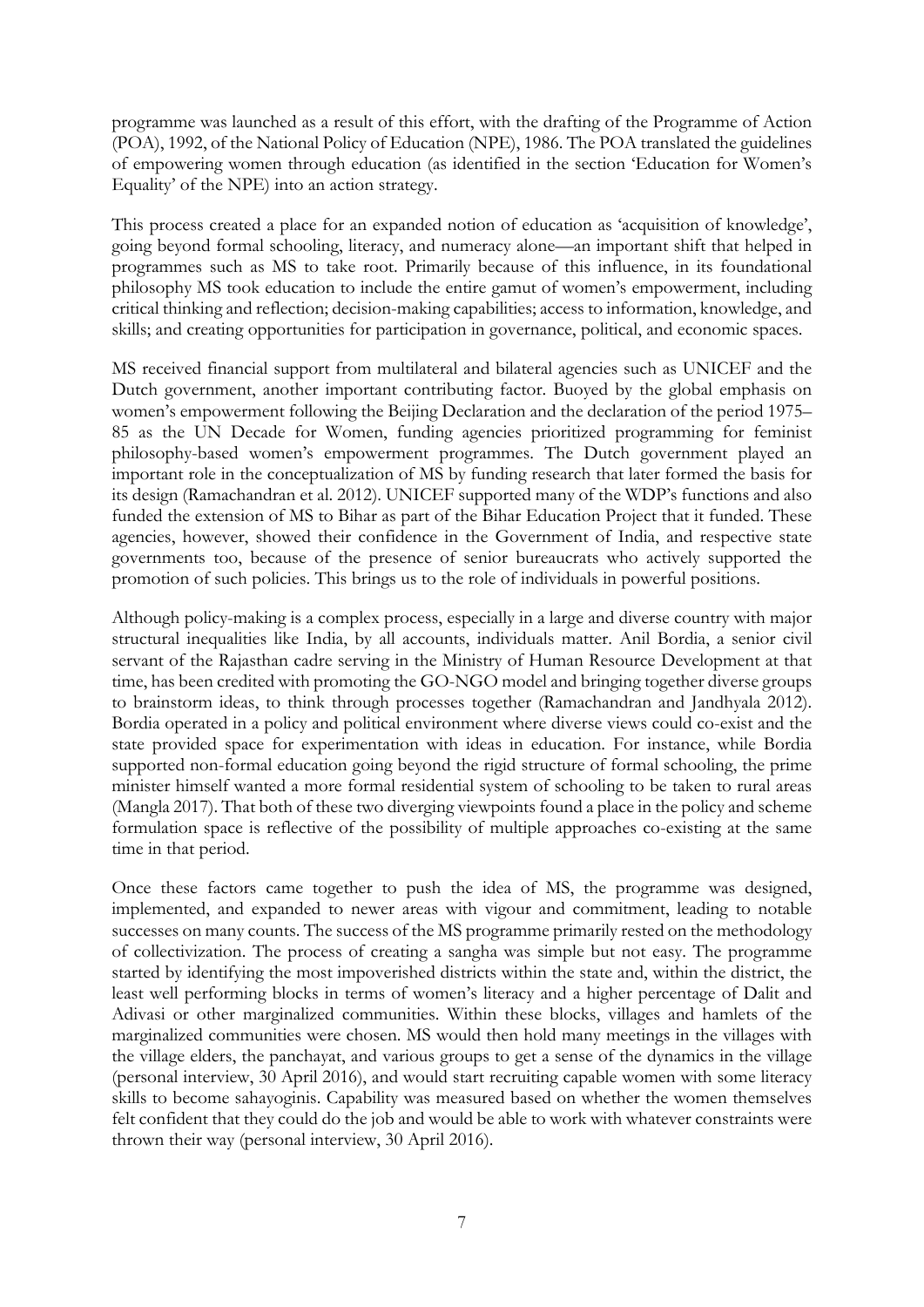As the sanghas started to function with the help of the sahayoginis, the women from the collective moved from an inability to go outside without the permission of their husbands to going to the cities to join state-wide protests. The time that it took to transition from making tentative statements of their problems to actively strategizing to solve village problems was different for different sanghas. While sahayoginis were supportive of the sangha, there was a genuine understanding that social empowerment has a process of its own and must be given the time to evolve (personal interview, 1 September 2016). Apart from this methodology that allowed each sangha in the programme, regardless of location (social or geographical), to find its own path to a vision of empowerment, there were several enabling factors that allowed this process to take place.

Intense and continuous training focused on creating an understanding of the structural nature of oppression. This, followed by information on rights and entitlements, led to transformative experiences for many. For instance, one woman shared how she understood the difference between a collective and a crowd—sangha and bheed: while members of a crowd have no accountability towards each other and act in their own self-interest, a collective is working towards building something and changing something (personal interview, 30 April 2016). These processes included engagement with adolescent girls and women through participatory methodologies, games, and outdoor activities, often designed to build a bond while simultaneously defying community norms. For instance, a moonlight dinner was organized to ensure that women could be out of their homes at the night, creating the shared experiences and memories necessary for building long-lasting bonds among women from different social positions.

MS influenced the economic empowerment of women, their awareness of laws and entitlements, their self-confidence and self-image (Jha et.al 2019). Gains were also made with respect to individual decision-making, political participation, and attitudes to gender-based violence. Apart from this long-term impact of the programme, even in stressful times, we were able to directly observe its short-term impact in three critical areas, discussed below.

### *2.2.1 Financial knowledge of and decision-making by women*

One of the first issues that most sanghas tackled was the financial independence of the women and enhancing their information channels so that they could start to make decisions themselves. For example, if ration cards were not available,<sup>[5](#page-9-0)</sup>or the ration was late in coming to the village, or if there were no schoolteachers in the village, this would invariably be brought up in discussions. The sahayogini would then start to talk to women about what they could do. The priorities set by the women, therefore, naturally varied from sangha to sangha and from state to state. We observed that in Karnataka, the emphasis of women was on building their own savings to move away from dependency on money lenders.

Training, therefore, started to be conducted to ensure that women could handle their own money, go to the bank, learn how to use an ATM, and apply for funds from the government as a group, so that the sangha could provide a financial safety net. We also observed that the sahayogini herself never handled the money. Her role was to provide information on how to manage money, but never to handle it herself (participation observation, 8 June 2015). Another rule that we observed and that was explicitly spoken about in meetings was that even if the sahayogini was in disagreement, the decisions made by the women were sacred and therefore to be respected.

<span id="page-9-0"></span><sup>&</sup>lt;sup>5</sup> A ration card is directed towards marginalized and poor families and entitles a family to access to food and other articles, such as kerosene.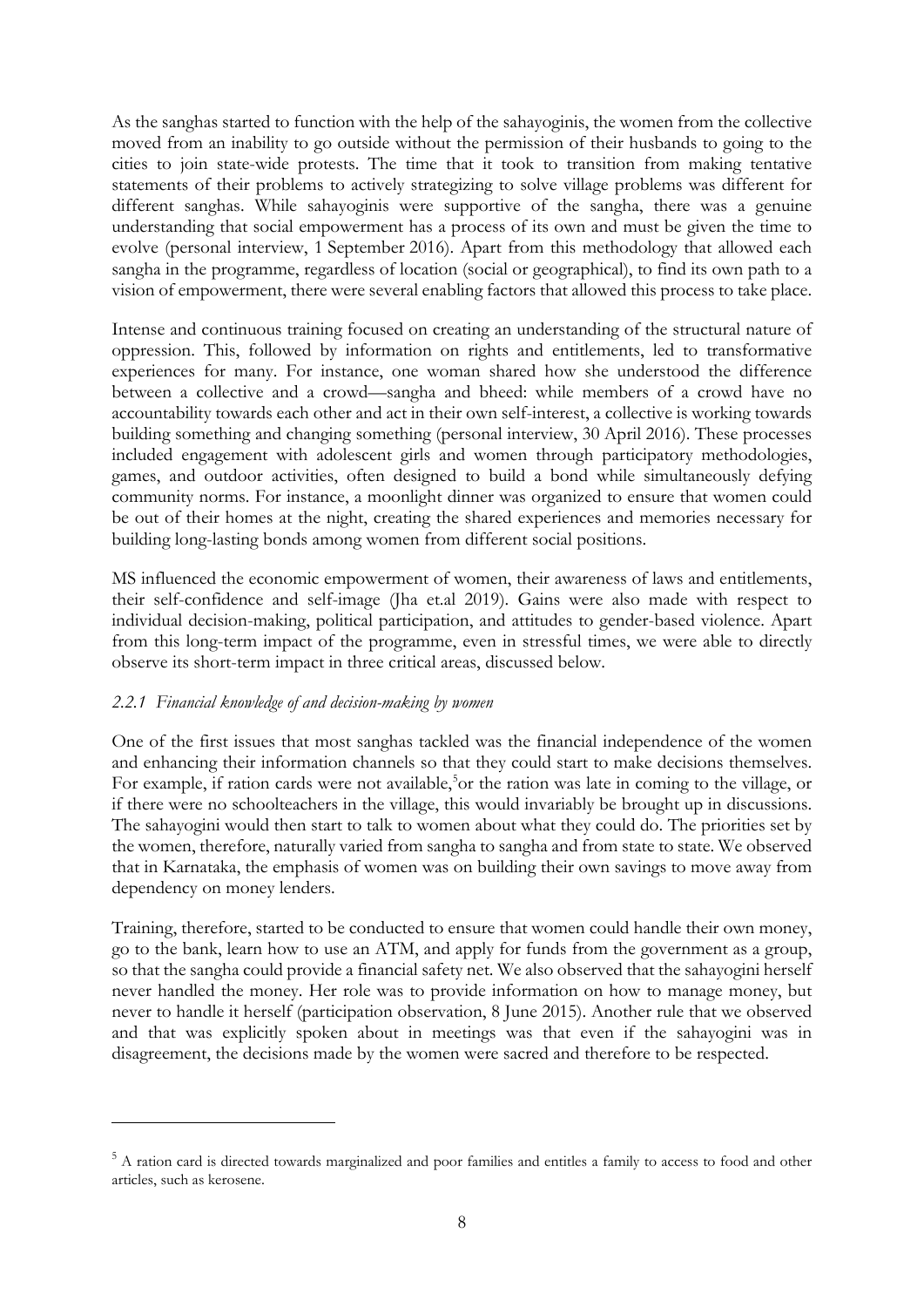#### *2.2.2 Learning and skills*

MS knew that the building of confidence, ability, and fearlessness was going to be a slow process, but was integral to renegotiating relationships within women's households or in public spaces (Menon-Sen 2012). In fact, one of the sangha members proudly told us that in the beginning, they were not even able to go to their neighbour's house, but now they could build their own sangha huts (mahilakutirs) by figuring out how to acquire the land, whom to meet so that they could seek to be allocated their land, how to budget to design the hut, hire the proper contractors, source the materials, build the hut, and manage it for future use (focus group discussion, 17 January 2016).

Even though many women started to build their literacy skills through the MS programme (Bhog and Ghose 2012), they also started to find ways to work around limited literacy. In our conversations with sangha women in Kaimur, we heard an anecdote of a woman Sarpanch (head of the panchayat) who had held her post for a number of years. Despite being only functionally literate, she had a reputation for knowing even the minutest of details of the budgets as well as an almost encyclopedic knowledge of people and government schemes. When she needed to read notices, she would get one of the literate panchayat members to read it out for her, and she would remember it from then on. Another example was when a cook fired because of her caste learned how to petition the district magistrate and get herself reinstated within the same kitchens (focus group discussion, 27 April 2016). The women in the sangha told us that apart from moral support, women learned a lot from each other in terms of dealing with the world and gaining skills to engage with it.

### *2.2.3 Attitudes towards themselves*

Perhaps the most important thing that MS provided to women was to change the way that they viewed themselves. For example, when a landlord threatened to evict an entire community from lands that he wanted, the collective decided to file a case of displacement in court, with the help of other sangha women in the village. They were able not only to prosecute the landlord but also to re-establish their homestead and build their own huts. The sahayogini who told us this stated, with a lot of pride, 'it was the women themselves who did this—they filed the court case on their own. We didn't need to help them at all' (personal interview, 6 May 2016).

The women told us that these small discussions helped to create tremendous self-confidence in their ability to effect change in their communities, and bound them closer to each other. Women were constantly pushed to engage with questions of their own self and identity (Menon-Sen 2012). In almost all of our interviews, there was discussion of how women started to feel more empowered as they started to be known not as someone's wife, or someone's daughter, or someone's mother, but as themselves (focus group discussion, 29 August 2016). In fact, the owning of their name was so important that a few women gave their own name to their children. When school administrators protested, the women fought back, claiming that the mother is the only 'proven' parent of the child. The father could potentially be anyone. So they would put their own name down for their children's admission.

These small shifts are quite significant, if we take into consideration the massive pushback that women from Dalit and Adivasi communities face for asserting their rights within the larger social system. But then why was MS closed instead of being nurtured and expanded? A lot had changed between the 1980s and the 2010s both in the world of development and in the world of politics nationally and internationally. The closure story that we discuss next elaborates on and locates the closure of MS in this milieu while also analysing the internal inconsistencies and cracks that had appeared in the programme over time.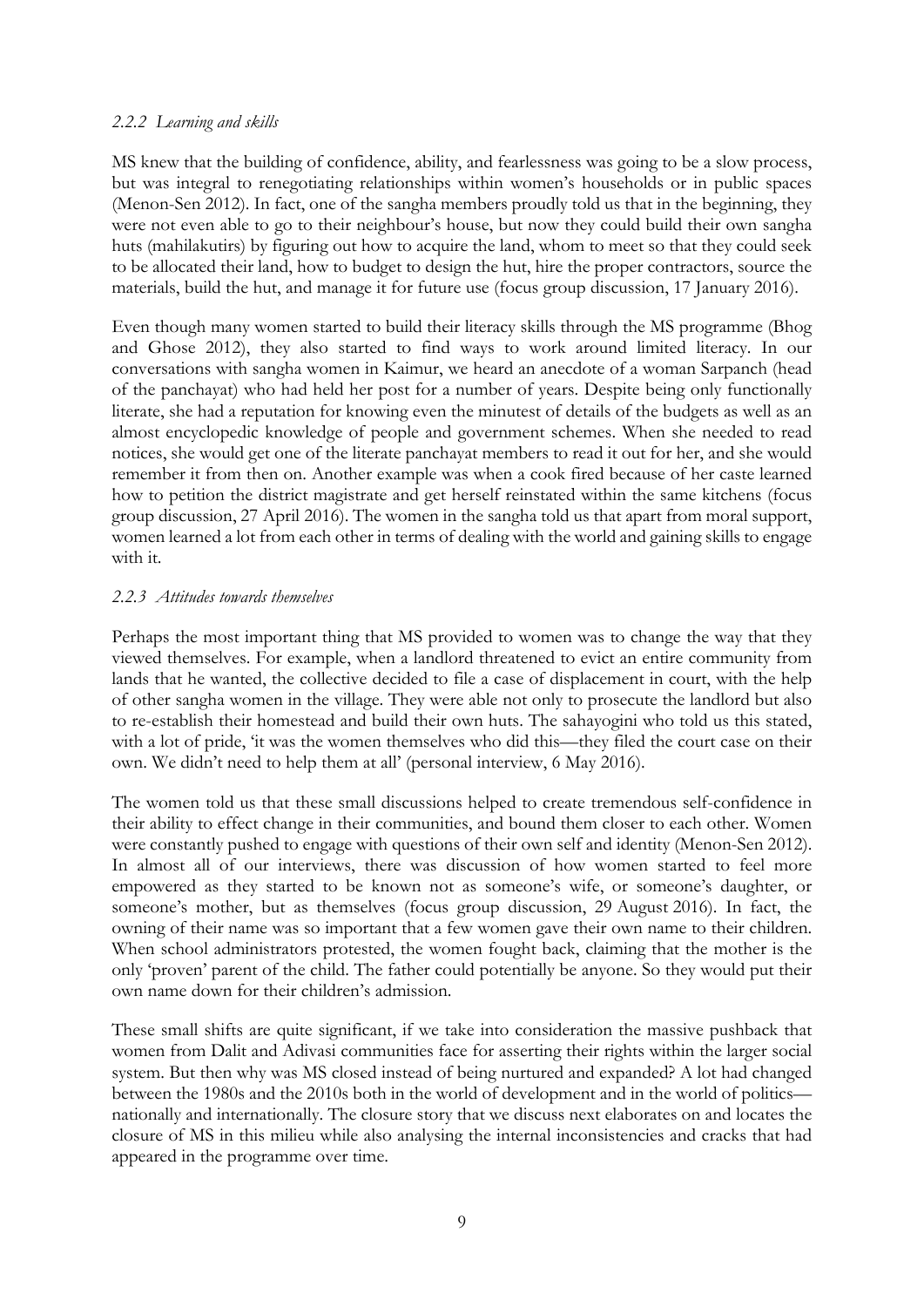#### **3 The closure story**

The MS programme was shut down at short notice by the Government of India, which merely stated that the programme would not be funded after 31 March 2016. MS operated in states as a 'Centrally Sponsored Programme' (CSS) with funding support from the union government. The union government had started MS with funding support from the Dutch government through bilateral aid, and it later continued with international funding using three sources: UNICEF supported it in Bihar as a component of the Bihar Education Project, the World Bank supported it as part of the District Primary Education Project in a few states, and the UK's Department for International Development (DfID) supported it in states for a limited period, when the Dutch government stopped supporting the programme. Once these projects ended, the programme was supported through internal funding support via the Government of India's internal sources. This was despite the fact that the budget for MS was minuscule compared with the country's overall budget: MS needed roughly US\$12–14,000 annually, out of a total budget of about \$289–90 billion (less than 0.005 per cent) during that period (Sarup 2020).

The closure was sudden and unexpected. Before the closure announcement, based on a decision taken by Cabinet ministers of the Government of India, the only indication that the government was probably not going to fund the programme came in the form of delayed payments, and delayed reaction to any requests for future funding. There was no consultation with the implementing states, and there were none of the other official procedures typical of closing down a programme funded under CSS. No official reason was given for the closure of the programme. In order to trace the reason for it, we need to understand both the politics and the economics of such steps.

One common feature of the origin and closure of MS was the presence of a government with a huge majority. In 2014, the Congress-led United Progressive Alliance (UPA) lost the elections and the National Democratic Alliance (NDA), led by the Bhartiya Janata Party (BJP), came to power with an absolute majority. In a broader sense, this also meant a move away from centrist to rightist ideology. While neat ideology-based distinctions are difficult to make in terms of economic policies, on social policies the difference was marked. For instance, the new rightist government was opposed to any civil-society-based policy interventions, especially those that followed GO-NGO models. Moreover, the RSS (Rashtriya Swamsewak Sangha), from which the BJP draws its main Hindutwa ideology, is against 'Western' feminist ideas (Mazumdar 1994) and notions of gender equality. It would have been antithetical to their value systems to support a programme like MS. It is not difficult to surmise this despite the absence of any evidence or knowledge about the policy discussions leading to the decision, which was largely taken behind closed doors and is not recorded in a way available in the public domain.

However, while highlighting the role of ideology, it is also important to recognize the shifts that had taken place in the wider development discourse both nationally and internationally, which also contributed to the demise of MS. In the course of three decades, the discourse had moved away from a process-based understanding of discrimination and inequality to evidence based on randomized controlled trials, wherein programmes like MS found it difficult to make a mark. This was despite the presence of a good number of independent studies, following rigorous methodologies, showing the impact of MS in influencing deep-rooted social norms (Jha and Menon 2016). This changed development landscape, in terms of assessment and emphasis, brought many challenges to MS, including that of budgets:

budgets were getting squeezed due to the overriding government priority to allocate [the] bulk of the education outlay towards high profile national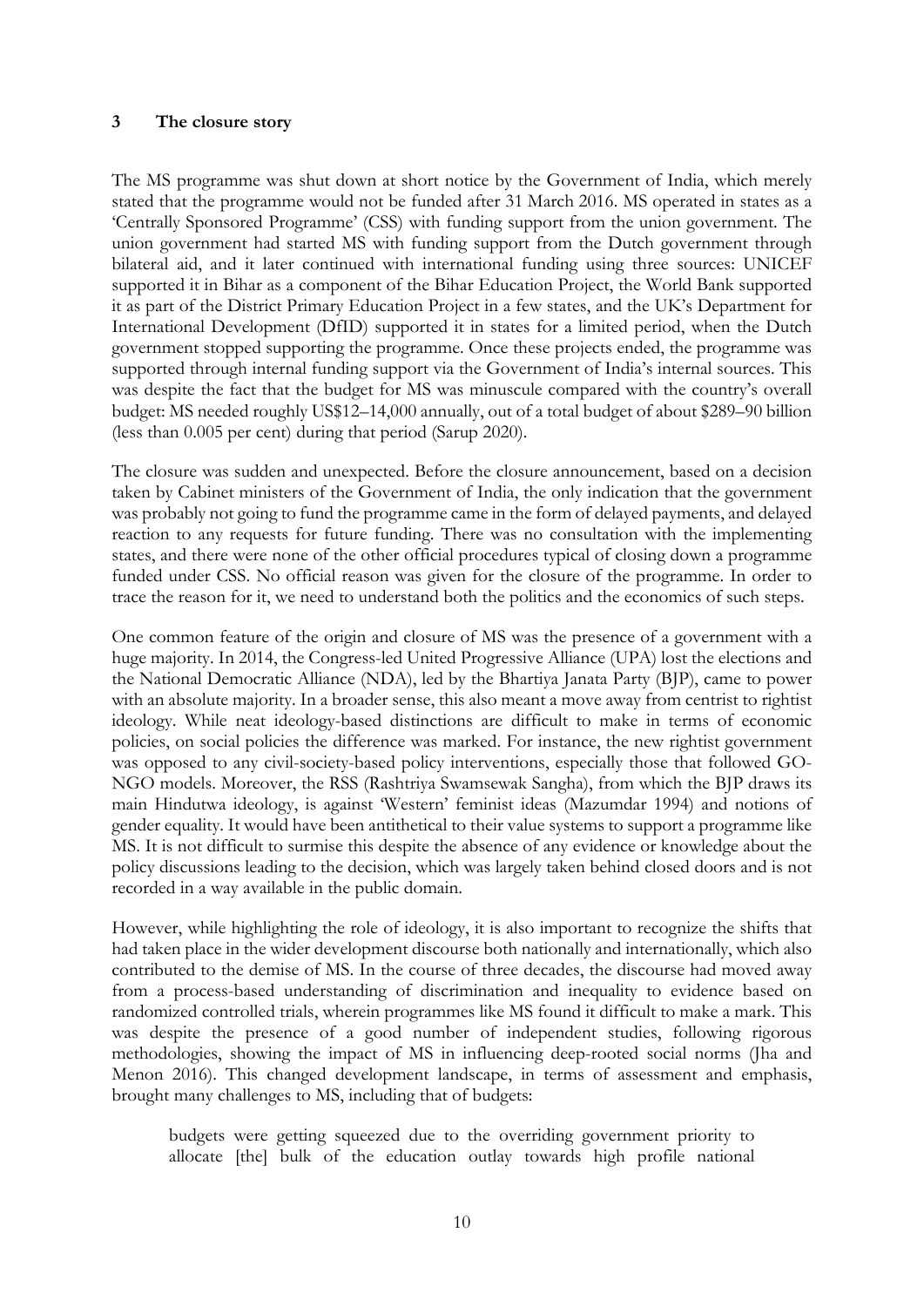programmes for elementary and secondary education. Little was left for slower, process-oriented but effective programmes like MS. (Sarup 2020: 15)

Another major challenge faced by MS, especially during the later years, was the deluge of self-help groups (SHGs) arriving in the rural economy. By one count, there were at least 50 SHGs in just one village in the state of Karnataka, if Shree Shakti Programme (SSP) groups, Dharmasthala groups, and Swayam Siddhi groups are included. In another village, there were six men's sanghas and 18 women's sanghas. Consequently, when MS also wanted to enter there, most of the women MS spoke to were not interested in forming yet another sangha and going to yet another series of meetings (participation observation, 1 December 2015). Another problem was the bad experiences associated with SHGs. As many of these SHGs were not regulated, they were many cases of corruption and misuse of funds, and a general lack of trust was prevalent. A number of women complained about the inefficient ways in which the associations they had joined were functioning. They were reluctant to form any new group with members of the community after having had such bad experiences with them.

An ancillary problem associated with having a large number of SHGs was that a lot of women were also defaulters in the banking system and heavily in debt. Some women were so overdrawn from participating in various SHGs that they were not allowed to borrow any money within the community (personal interview, 11 January 2016). The social landscape having been inundated with a SHGs and a debtors meant that MS had to struggle very hard to engage women in issues related to gender, health, education, or even schemes and entitlements. This would not have been the case if the indiscriminate growth of SHGs had been regulated, and gender conscientization had been made an essential feature of the microfinance movement by aligning its broader objectives, or those of a specific SHGs, with a programme like MS.

Apart from negotiating these spaces, MS also had to engage with feelings of fatigue among the women. While none of the women articulated it as such, we found that in a lot of inactive or poorly functioning sanghas, these feelings were predominant in the attitudes and behaviour of the women. Part of the problem was women's workload in terms of both care work and unpaid work. Women were free only for parts of the day, usually during the evening hours before their evening meals, and they were reluctant to engage in anything apart from rest in these times. Even when MS held meetings at times when they were free, some members had to leave because of their paid or care work commitments (P0,4Feb2016).

Akin to these feelings of fatigue was also a sense of jadedness that permeated some of the sanghas. For example, one of the things MS had tried to promote was corruption-free elections. Sahayoginis spoke about the importance of not taking money for voting, but some sangha members had no faith in any elected body. They largely felt that the election was the only time where marginalized communities such as theirs could get any benefits at all. While this is an astute strategic political decision made by communities, it became more difficult for MS to get women to see themselves as active citizens and engage in activities that would push local government towards more accountability. Compounding the matter was the non-co-operation of the village administration (panchayat members, anganwadi workers, teachers, etc.), who did not always understand or support the work of MS at the local level (private interview, 21 July 2015).

Perhaps, the most difficult challenge that MS faced—and an often unseen one—was the difference that training, personality, and experience made in terms of creating positive social processes. One of the most characteristic features of any long-functioning sangha (even if defunct at some stage) was the verve, strength, and courage that certain women were able to bring to each of their actions. According to these women, this is attributable to their training within MS, the knowledge and experience they amassed through the years, and the support they received from their community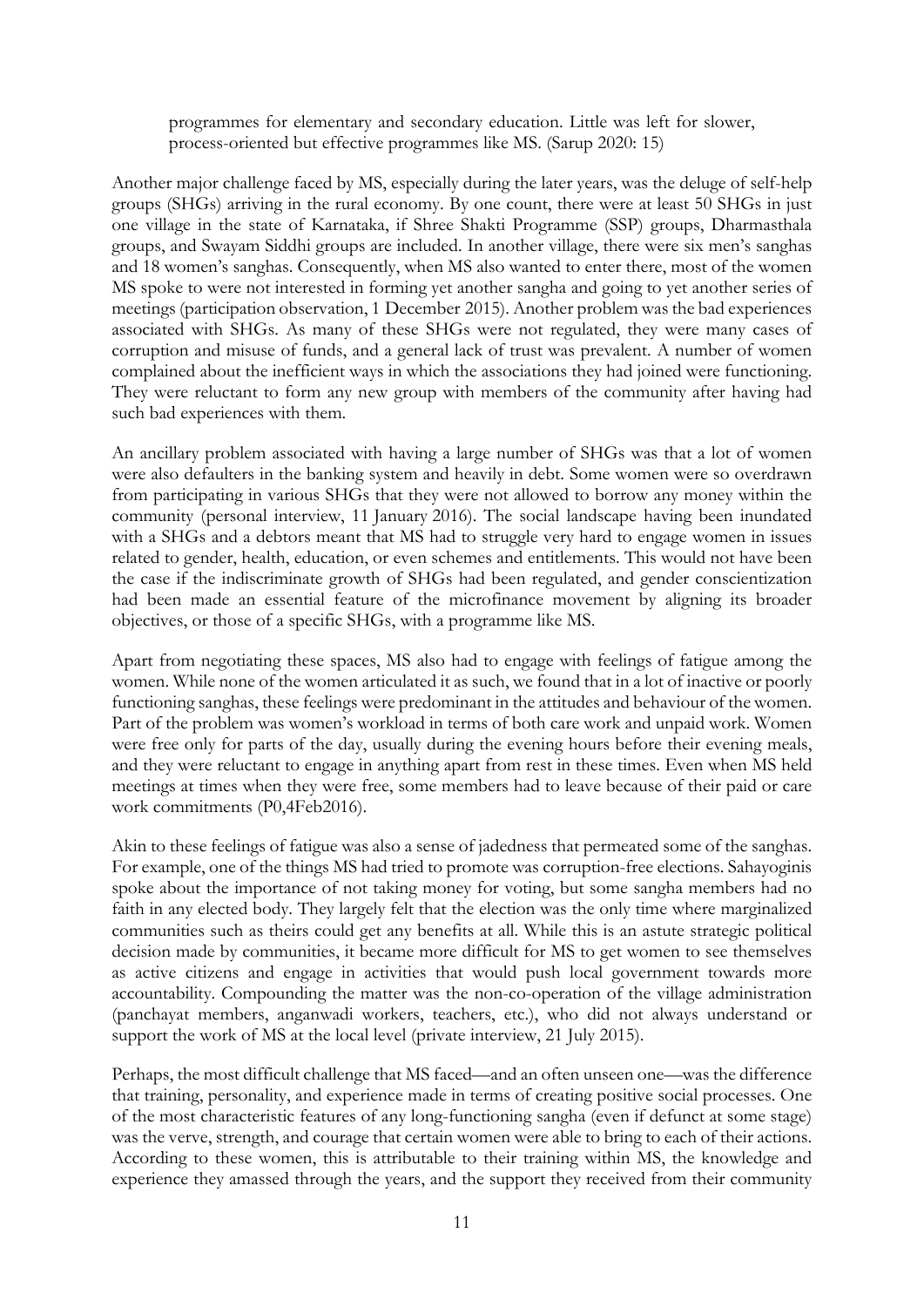of sisters. But we realized that there was also an interpersonal angle to the success of sanghas that is not always captured by the structure or the process, and that potentially could be attributed to 'personality'. For instance, we witnessed some sanghas that were functioning thanks to the sheer will imposed by certain members or by the sahayogini, and these elements of chance are harder to capture and replicate than other factors. These elements of 'unknowns' are woven into most public policy ventures and in certain circumstances, they can tackle the problem of difference more effectively because of it. But in certain circumstances, especially when the context lacks resources (human, social, or economic), these unknowns can mean that the methodology works counter to its purpose, especially when we see the sahayogini becoming a figure of immense power in what should be a space of equals.

This is especially important to note given that in societies with high levels of ethnic diversity, wellconstructed policies such as those behind MS can become gradually blind to these small differences and variations in power (Bangura 2005). Especially in a policy where the objective is the empowerment of women, moving away from the foundations of the philosophy or supporting the needs of one community over another can create greater polarization, leading to further marginalization. If we examine the landscape of India as a concentrated multipolar ethnic state, where multiple ethnicities and social structures intersect in the form of religion, caste, region, and language (Bangura 2005), it is important to engage significantly with perspective-building so as to understand the ramifications of intersectionality in the field, such as the duality of oppression through gender and caste. The slow creep of the 'cult of the personality', whether that of the sahayogini or of any other member in the sangha, is likely to start to dominate the interests of the overall group and to erode the emancipation ideals and potential of the sangha.

Another major factor that impacted the steady development of MS throughout the years is the resistance built into any form of structural change. Most often than not, we think about social change in a linear fashion, making headway through structural obstacles as a result of changes in discourse, awareness, and the actions of people. Yet what we found in our review of literature, analyses of the data in Bihar (Jha et.al 2019), and ethnographic understanding of the situation in Karnataka was that the trajectory of MS was plagued by institutional changes that were seen as necessary for scale but detrimental to empowerment, in addition to the discourse changes that adapted and normalized the 'radical' nature of empowerment proposed by the model.

For instance, as the programme started to become more institutionalized, the focus on the literacy qualification of sahayoginis (rather than their field experience) started to feature in the hiring practices of MS, in response to the increasing bureaucratization of the system. When the programme started to scale, the bureaucratic requirements of evaluations, budgeting, and planning did not remain oral. For sangha women, this meant that only a select few (literate) women could move up the channels to assume leadership roles within MS. This change in the recruitment and mobility channels within MS led to the shifting of the cultural traditions from the oral to the written form, which had adverse implications for the overall empowerment goal for sangha women (Jha et al. 2019).

In short, while it is clear that MS was a powerful conduit through which women could enhance their own self-esteem and confidence, the power wielded by a systemic and structural force of discrimination and exclusion, which is also enshrined in the governance processes, cannot be underplayed or underestimated. This has implications for both the politics of policy-making and its impact on inequality. While at ground level, fissures appeared in terms of power relations in interpersonal relationships and within the groups of women, at higher levels the demand for greater 'accountability' led to pressures for definite targets to be set and for high reach and coverage instead of a flexible process that allowed each sangha and unit to set their goals, taking their own context into account. The language of discourse also posed a problem at times: the idiom of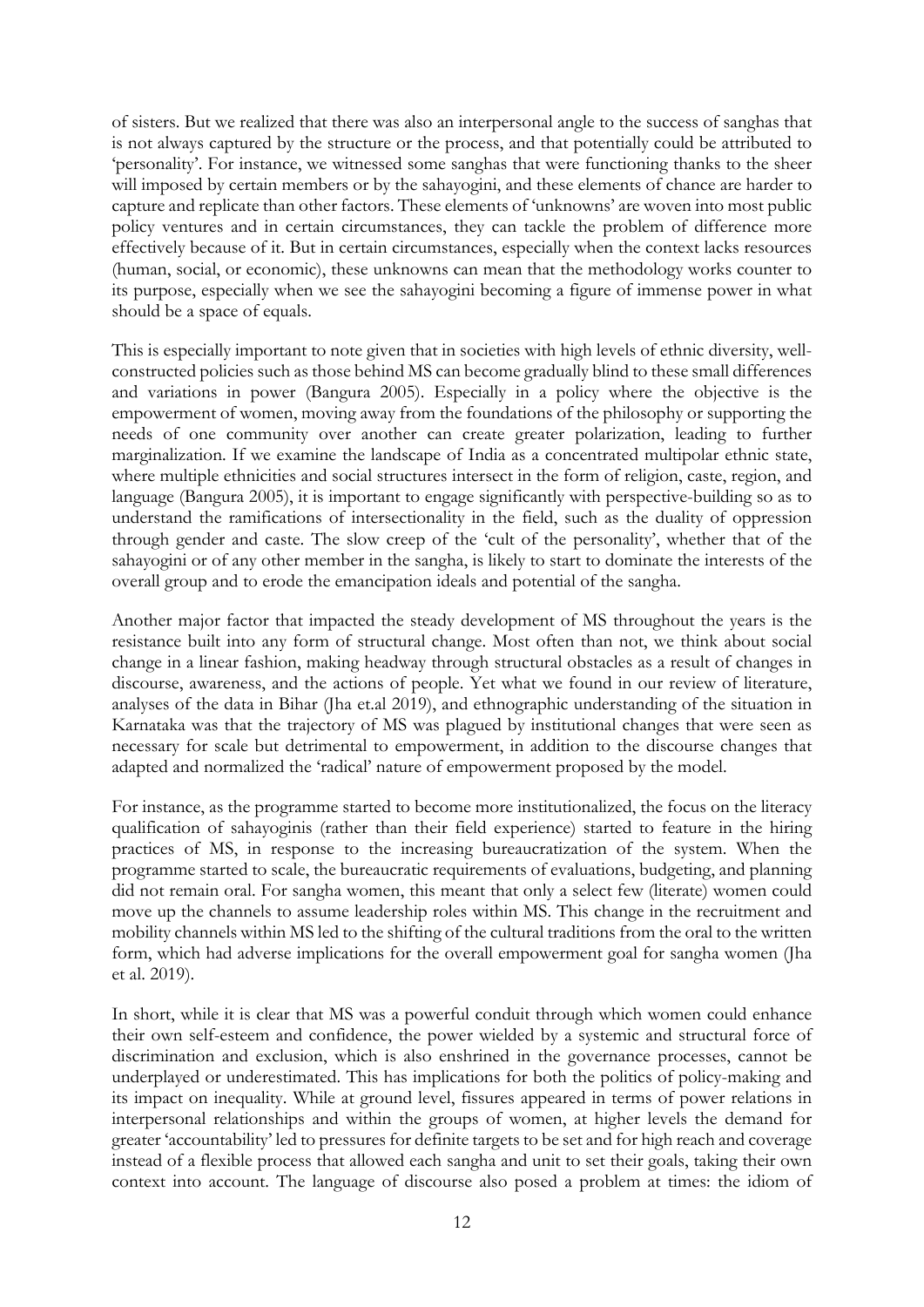women's solidarity and a new feminist self-image which MS functionaries, including sahayoginis and sangha women, had internalized was alien to others, making communications difficult something that the WDP had also experienced (Das 1992). What made things worse was the resource crunch that MS started to face well before its closure.

Prior to the sudden closure of MS in March 2016, there were periods in which the MS programme was not properly funded. The funds were always delayed, and there was a lot of uncertainty regarding when funds would be dispersed. This uncertainty meant that that almost all of the activities were primarily built on the uncompensated labour of sahayoginis and MS staff. In fact, MS functioned entirely without funding for 18 months of the three-year period during which we were observing their activities in Karnataka. In some cases, MS staff drew on their own savings to conduct some of the activities. While this strategy was feasible for women who had some financial resources, for those who were already from marginalized communities it was untenable. In fact, some of them could no longer afford rent and food, and many started to consider taking loans or taking their children out of schools, just to be able to manage their household. In such circumstances, the sahayoginis felt highly demotivated and discouraged despite the fact that they saw their work as meaningful and after working with MS, found it difficult to adjust to a different philosophy (personal interview, 11 January 2016).

One of the first issues faced because of the resource constraints was the ways in which the methods and protocols were followed by the sanghas. When MS was functioning with full funding, we were able to document the systematic ways in which problems in the village were identified and action plans were conceptualized. But with the shrinking of funds, the scope and vision of activities had to be reduced. This meant that sahayoginis could not support the fledgling sanghas with the structure of regular meetings, training, and vision-making. This heavily influenced the nature and culture of the sanghas being built. For example, if women expressed concerns over issues of water or the lack of a teacher in the schools, MS was unable to follow up on the action taken, enquire about the resolutions, or help the women out in any concrete way because of lack of time and resources.

Another major problem was the lack of training. Capacity-building was one of the cornerstones of the MS programme. With the reduction in funding, training was compromised with respect not only to individual sanghas, but also to sahayoginis. The point of the training was not necessarily knowledge provision but perspective-building. It focused primarily on conversations around concepts of equality, discrimination, systemic forms of oppression, and citizenship rights. We found that a lack of training translated into varied philosophical stances on the ground, sometimes removed from the core philosophical principles. For example, as mentioned earlier, the sahayogini might take the role of providing information to leverage a position of authority and leadership, sometimes acting against the interest of the sangha. The sahayogini, who was to be a sister and an equal to the sakhis, thus started to work in the capacity of a government functionary, treating the sangha as a 'beneficiary'.

More significantly, the lack of training in the fundamentals of feminist principles, , and citizenship meant that groups (formed without the benefit of adequate resources) had no opportunities to imbibe or be exposed to a sense of a sangha—essentially, a sense of working together with a vision of what they could achieve collectively. So the importance of meetings was not merely to hold them, but to use them to build a space where women could start to form a collective identity.

What emerges from this analysis is that although the decision to close MS was sudden and unexplained, the demise actually came after a slow process that marginalized the programme because of resource constraints, pressures of unsuitable accountability, and more importantly, norms and demands that were inconsistent with its design and philosophy. Using the MS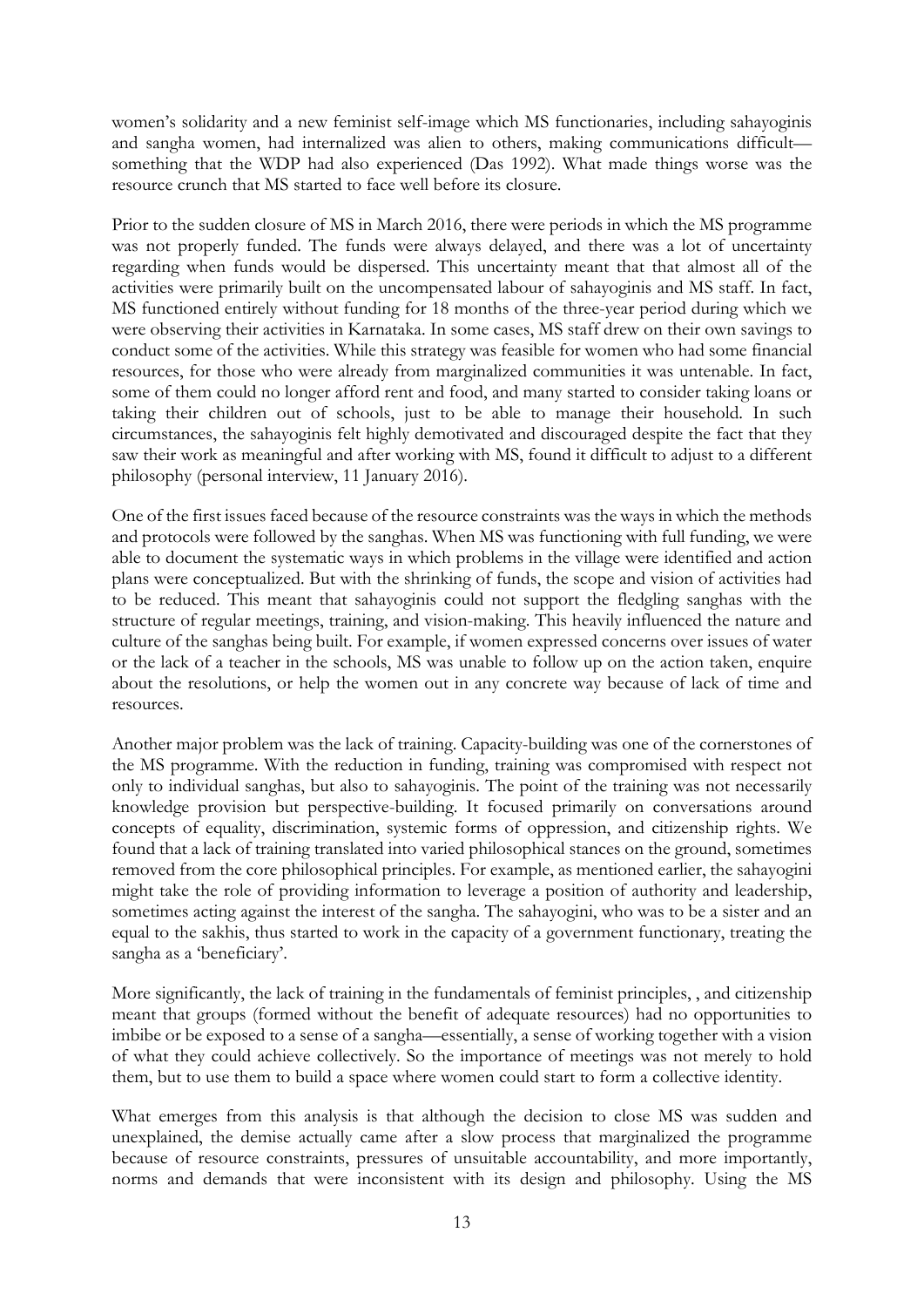experience, our last section of the paper discusses the politics of caste, gender, collectivization, and policy-making.

## **4 The politics of caste, gender, policy-making, and collectivization**

The roots of any form of marginalization, especially those of caste, are deep, strong, and complex. We know that the discourse on ethnic or caste inequality is structured around historical deprivation and the resultant marginalization faced by particular groups of people. When these groups are women from particular caste groups or Adivasi tribes, their experience is tainted with the inequalities that naturally arise from the systemic and systematic inequalities of income, wealth, access to resources and institutions, social capital, and degrees of freedom (to be, to move, to love, etc.).

The power relationships that underlie these deprivations arise from a complex interaction of class formation, social stratification, and ethnic differentiation (Michalopoulos and Papaioannou 2012) that are not static and are highly political in nature (Bangura 2005). The MS programme sought to tackle these systemic deprivations by not individuating women's identity but by placing them within the contexts of their family, community, and society. MS felt that mobilizing groups of women to articulate and address those needs would not only tap into their collective strength, but would also allow them to create and sustain community responses to systemic problems (Jandhyala 2012). The MS programme, in that sense, was taking advantage of the larger forces that were in play. In both Bihar and Karnataka, the Dalit movement, for example, has been a major cultural force. Many social reformers in both regions have led social and cultural movements against untouchability, the caste system, the marginalization of Adivasi communities, and the Brahminical domination of institutional structures.

These movements, however, sought to recognize power relationships across caste, and sought protection of 'endangered woman' instead of looking at the empowerment of women as citizens with their own rights and lines of marginalization (Omvedt 1993). By neglecting the multiple sources of structural, institutionalized notions of power and dominance, there is a possibility that the needs of one group (whether caste or gender or religion) are prioritized over others through discursive practices which in turn legitimize the production of historical domination (Van Dijk 1994). What MS was trying to articulate in its methodology is the redressal of these power dynamics—not by creating a simplistic zero-sum game of power struggles but by engaging with negotiations of powerful spaces through the miasma of caste, gender, religion, shared history, geography, language, and individual subjectivity and identity. In the most fundamental way, MS was trying to engage women from marginalized groups not as a product of their multiple identities, but as an emergent catalytic force that could potentially transform structures and institutions through collectivization and social interaction (Bangura 2005). It was precisely because the programme was able to see women *not* as a singular entity that they were able to engage with the contradictory and diverse patriarchal and normative discourses that were directed at and through them.

Based on the lessons learned from the feminist movement, the framework of MS was not directed towards changing society's view of women; instead, it was focused on changing women's view of themselves. The primary idea was to 'redress centuries of marginalization' (Jandhyala 2012: 107), and put women in the driver's seat. The lessons that were able to be brought to bear through the methodology of MS are: (i) solidarity is central to individual empowerment, (ii) empowerment cannot be defined from outside, and (iii) empowerment processes cannot have a set boundary or a time limit.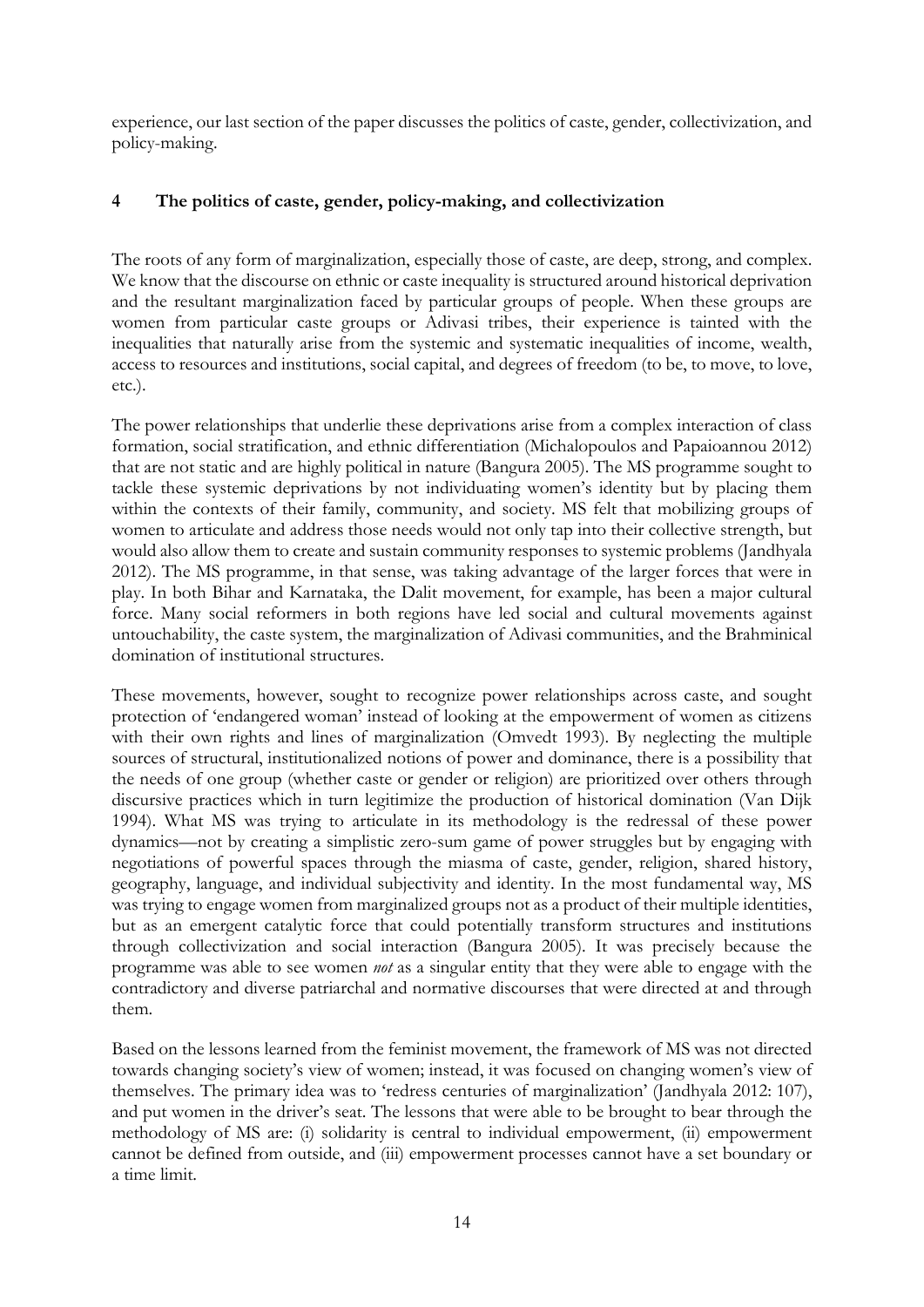Another major learning point in engaging with the politics of caste, gender, or region was the importance of consciousness-raising activities, encouragement of political participation, and questioning of the status quo by women, including traditions, stereotypes, and discriminatory practices. When key elements of training and perspective-building are diluted because of lack of resources, changes in emphasis, or antagonistic/apathetic political climate, we find that the quality of the strength and solidarity of the sangha is compromised. Also, when increased bureacratization moves programmes away from the embedded contexts from which women's issues emanate, the methodology ceases to function as a methodology. So, the nature of education, training, and perspective-building, as conceptualized by MS, is not piecemeal but additive, continuous, and highly responsive.

In order for this space to function, it is also important to keep the experiences of marginalized women in the foreground. For example, in Bihar the emphasis on ensuring that women who were on the periphery of power take centre stage in the sangha is informed by the personal experiences of the first State Project Director (SPD), Sister Sujitha. She explained to us that when she was working with the Musahars, [6](#page-16-0) she typically did not work with upper-caste communities. One day, a poor widowed Brahmin woman asked if she could attend one of their meetings. The SPD thought that perhaps, her own stance against having upper-caste people joining in these meeting was wrong, and that she should open them up to the wider community. The meeting started, and after a short while, the Brahmin woman started speaking and would not allow others to speak. During this whole time, the Musahars, usually very vocal in these meetings, became silent. At the end of the meeting, the SPD realized that her instincts about not allowing upper-caste communities within these spaces had been right. She felt that when people have been oppressed for a long time, they must first realize for themselves that 'they are precious' (personal interview, 16 December 2015). They must first build confidence and dignity, and only then can there be any conversations between upper castes and Dalits. This process cannot be cut short, and centuries of oppression cannot be erased easily. She told us that in order to build a dialogue among equals, there must be spaces to reclaim one's voice, to cultivate a realization of one's own self-worth before others can be included in the conversation.

The methodology of MS operationalized principles of collectivization and created the sangha as this safe space. It was clear from the very beginning that the sangha was the instrument that would 'enable women to plan, implement, and direct their own empowerment' (Jandhyala 2012: 107). The policy climate at the time of inception was invested in examining the relationship between gender and other forms of marginalization such as that based on caste, religion, region, political participation, and education. They also realized, from bitter experience, that institutional or legal changes were not enough to create self-sustaining social change. For example, in 1993, affirmative action policies allowed women to participate in governance (Mohanty 1995), but feminist groups soon realized that these policies were inadequately implemented, leading to a lot of pushback, particularly using the means of physical violence, rape, or the threat of violence.

So, focus shifted to methods or processes of collectivization that would provide women with the language, ability, and tools to fight within their own communities to create discourses of freedom and choice over their own bodies. The sangha as the object of this collectivization was designed to do precisely that. Another reason for using the sangha was the potential for intense localization and diversity of effort. The sangha as a self-contained unit was also chosen because feminists did not want 'strategic' alliances, common among activist groups, to be the modus operandi of

<span id="page-16-0"></span><sup>&</sup>lt;sup>6</sup> Consisting of three endogamous clans, Musahars are one of the most deprived Dalit communities in Bihar, often derogatively called the rat-eaters, referring to their former occupation of catching rats due to extreme destitution and poverty.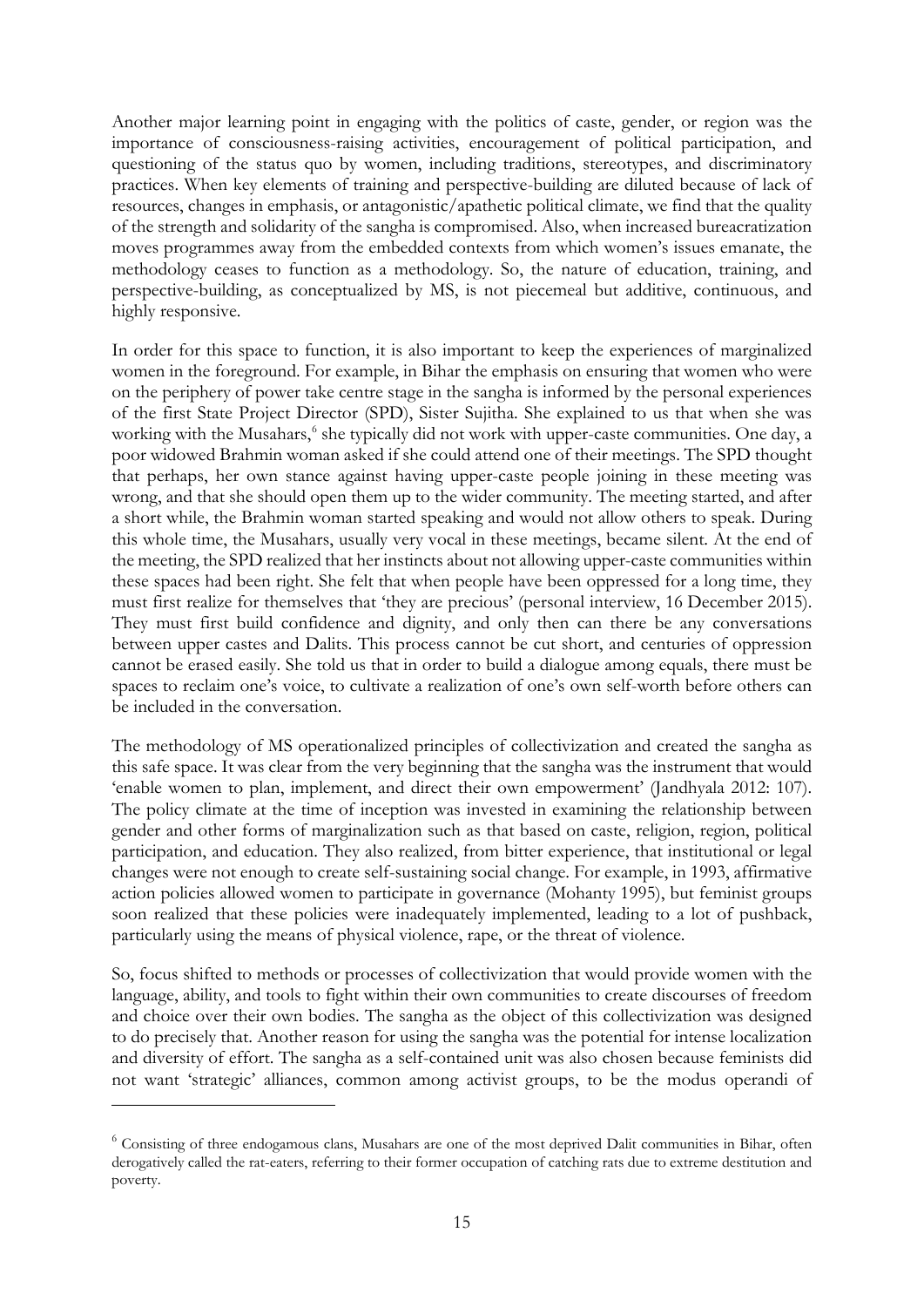structural change. In order to address the intersectional nature of discrimination and oppression, they wanted long-term alliances between women's collectives that were fundamentally aligned to ensure equality of voice. So institution building was the basis for all work that was done in MS and the women were not seen as 'targets or beneficiaries but as agents of change' (Jandhyala 2012: 111).

Moreover, the very idea of creating a separate space for women, in and of itself, was revolutionary. It 'opened up new worlds, provided a forum for discovering and voicing one's views and opinions' (Krishnamurty 2012: 77), and also enabled women to explore community identities that were singularly tied not to kinship or to caste but to new frameworks of connection. MS also felt that policies of the state were too much directed towards individual-based outcomes. But given that inequalities are perpetuated by structures and institutions, it felt that these individuated policy targets or framework were not useful in the long term. Unless changes happened at the institutional level, influenced by collectives of women, it would be harder to transform the relationships between women, their families, and their communities, which in turn could potentially transform formal institutions and systems of structural oppression.

Learning from the structures of inequalities—such as caste—MS realized that ties in the form of networks can be a critical resource that provides access to otherwise inaccessible resources, preservation, and protection (Munshi 2016). In fact, in MS, existing community relationships were used effectively to negotiate conflicts in the political construction of interests, to move towards frames of empowerment. Through these negotiations, women could create their own unique mix of various dimensions of empowerment, including self-reliance, equality, autonomy, and independence. Women had at their disposal a set of tools and they could use them in whatever manner was distinctly suited to them (focus group discussion, 27 April 2016).

The women started to realize that knowledge of entitlements and benefits was only one small step to changing the status quo imposed by their social and economic status. In a scheme in one of the villages, trees and plants intended to be distributed to Dalit communities were being diverted to the homes of the upper-caste families. During one of the sangha meetings, when the women complained about this, the sahayogini asked them to go the gram sabha and raise the issue. She advised them that knowing is only part of the solution—they also needed to do something about it. The women, buoyed by the encouragement, told the sahayogini that they were sick and tired of waiting and 'fed up' with the mistreatment, and that they would not let this issue drop as they typically did (participant observation, 14 May 2016). They then made a formal resolution and specific plans to go to the gram sabha and make their objections known.

The localization of articulation also poses some difficulties. For example, it has been documented that often some MS women will support the patriarchal notion that a girl who has been raped should be married to the rapist to save her honour. In these circumstances, the honour of the family (and of the girl) is considered more important than the idea of justice (Krishnamurthy 2012). The notion of empowerment within MS, therefore, should not be imagined as a feminist utopia. Instead, we need to examine what it means when empowerment, in and of itself, is articulated by women, when they have the space and time and the ability to do so. When the attention moves from an individual's idea of empowerment to a collective idea of utopia, we can then start to think of long-lasting and self-sustaining impact on women's lives.

In fact, one of the strongest impressions that we were often left with after meeting sangha women is that of camaraderie, a sense of shared history and deep trust. It is evident even in the slightest of interactions that the shared experience of structural oppression and personal journeys was as important to the sangha women as the knowledge that they had gained. For example, Kalyani Menon-Sen (2012) writes eloquently about how women were able to share and exchange their life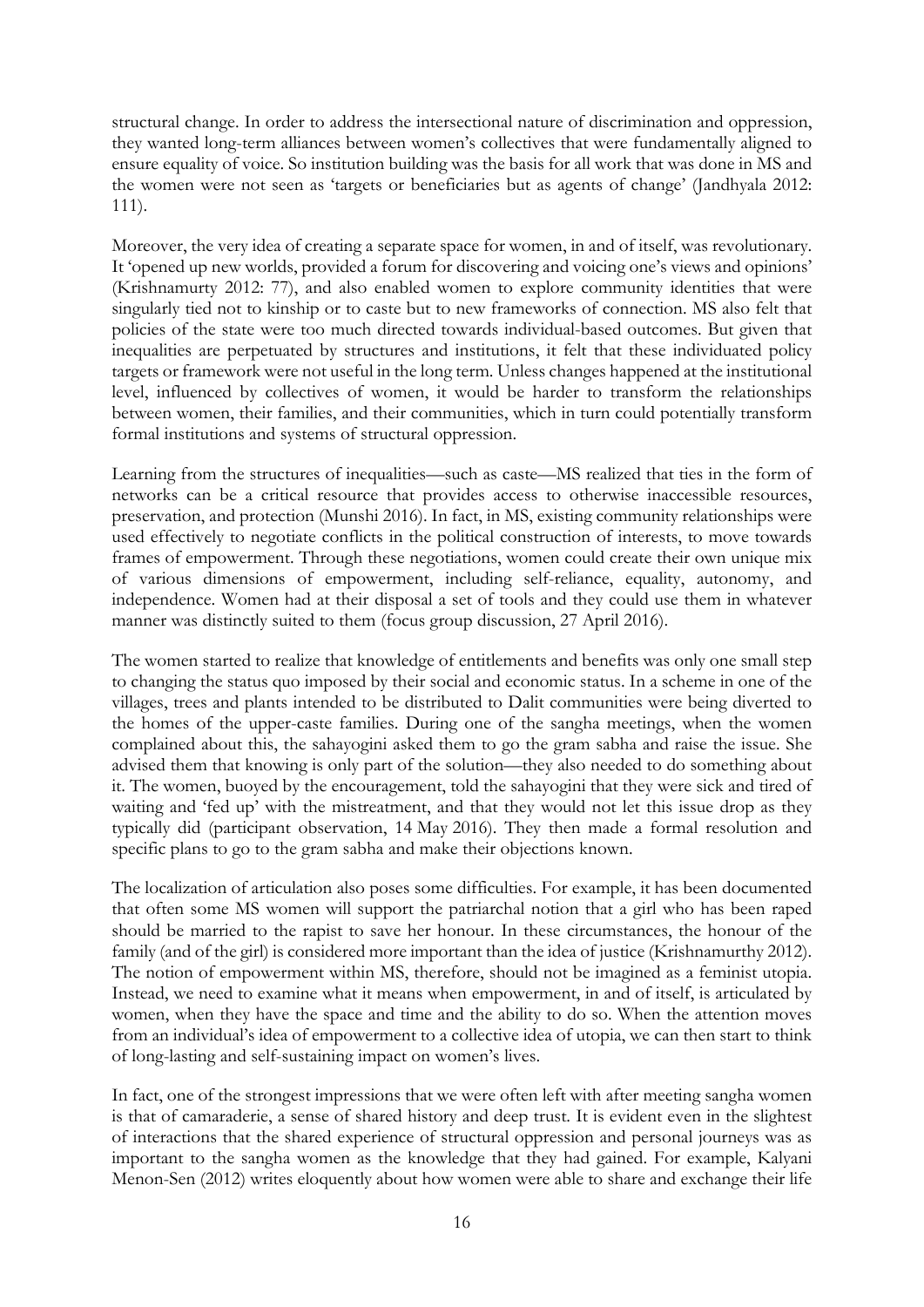stories and feel love, strength, and affection. This kind of bonding, often referenced in feminist literature, was actively cultivated within the sangha. A woman who had been working with MS since its inception told us that empowerment as a process was not something that can be seen; it is something that must be experienced—'Dekhne wali cheez nahi hain; anubhav karne ki cheez hain'. She also asked us, 'How do you measure an internal shift?' (personal interview, 16 December 2015). This question is particularly pertinent because of the preponderance of evidence-based policy-making that has started to dominate the entire discourse of policy construction.

Evidence-based policy-making comes across as the most desirable process to make astute policies, especially in the context of the modern democratic world. Researchers around the world, especially those who are externally funded (by bilateral, multilateral, or international organizations), are especially subject to the pressures of showcasing evidence for policy influence. The development literature often assumes a neat time-frame of research cycle, policy advocacy, and policy influence, which is often not feasible in reality, especially in contexts where one is dealing with issues of ethnicity and inequality. Groups formed in the name of solidarity to fight oppression 'need to be able to progress slowly, to meander, to deal with reverse movements and backlash, and to determine what progression is relevant and suitable to each context … Attempting to match this to development programming appears destined to failure' (Sudarshan 2015: 14).

While evidence is and should always be important as a strong foundation for policy-making, whether it is in the conception or the demise of the programme, they are also subject to the same structural forces as the policies they advocate for. The political nature of the conversations was the main thing that fuelled the government to support a radical GO-NGO women's empowerment model. When the political climate turned to embrace more output-oriented frameworks, the support shifted. The presence of NGOs, a strong positive force during the conception of MS, was derided and demonized by the time the programme ended. These political winds were the central forces behind the closure of the MS programme.

Moreover, when we engage with the enterprise of dismantling social structures, such as those of gender and caste, this is inherently dangerous to those in power. For example, it is easier for the government to support microfinancing organizations, because they do not lead to any forms of pushback. However, if a framework of collectivization is used which questions power structures or demands accountability as a citizen, it can easily lead to a disruption in the status quo. So, women's empowerment, especially when the women are from historically impoverished classes, is 'safe' as long as they are not bound to dismantle the politics of caste that the political machinery is engaged in. It is only dangerous when these relationships start to be questioned.

It is important to note that while there was a bureaucracy that was supportive, the social contexts in which MS started its operations were not women-friendly. The health, education, and justice infrastructures in the country were either non-existent or detrimental for women. There were 'medieval prejudices' around the movement of women, education, marriage, and other social practices (Ramachandra 2012: 70), and violence against women in all social classes was high. The MS programme was targeting reforms in areas that were fundamentally set against women. At the time, to create 'spaces of equality' and 'spaces for self-reflection' was a revolutionary notion (and it continues to be so). However, when the political climate of policy-making changes, then policies that reaffirm notions of equality and empowerment are also affected.

To conclude, what we have learned from examining the beginning and end of MS is simple. The first lesson is that there are ways in which a set of well-structured, well-tested, and well-designed philosophies and methods can transform social structures and the lives of women from marginalized communities, but we have also learned that space and time is necessary for Dalit and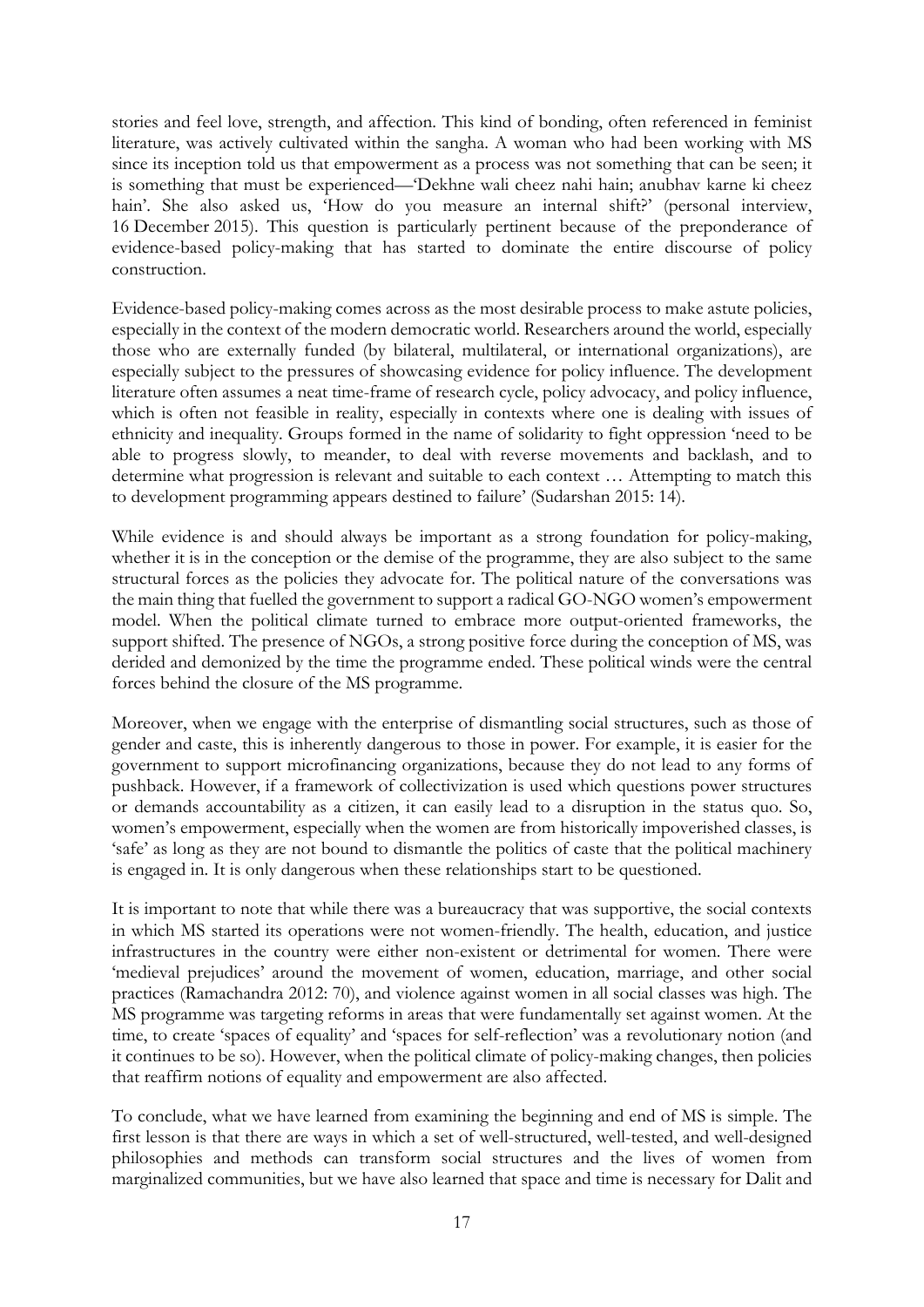Adivasi women to forge their own pathways. The second lesson is that this 'space and time', which needs support and nurturing in the form of commitment to the same value systems, enabling nonbureaucratic processes to take root, ensuring resource flow, and facilitating the emergence of new ways of evidence-making and accountability that are consistent with the values and philosophy of the programme, is not easy to come by in the form of policy support unless there is a strong alignment with the political philosophy of the ruling classes. MS was a relatively small programme, but it signified a philosophy that was inconsistent with the ruling party's view of women's empowerment, and hence it was deemed undesirable. Since it was 'small', its sudden closure did not even invite any outrage except in a small circle of activists and academia. The third lesson is that the systemic weakening of the resource support, causing financial as well as institutional stress, can also be a slow and sure way of killing a programme. The political economy of policy-making is such that even the symbolic representation of a chosen policy counts. This is precisely why the fourth and final lesson we draw is that it is important to be strategic in refocusing on the building of a collective feminist emancipatory imagination, and rediscovering its potential to transform women's lives by exploring newer reconfigurations of political economic forces, at both local and global levels.

#### **References**

- Bangura, Y. (2005). 'Ethnicity, Inequality and the Public Sector: A Comparative Study'. Geneva: UN Research Institute for Social Development. Available at: [http://unrisd01.bsky.net/80256B3C005BB128%2F\(httpAuxPages\)%2FB275B4FDC5CCABF6C12](http://unrisd01.bsky.net/80256B3C005BB128%2F(httpAuxPages)%2FB275B4FDC5CCABF6C1256F2000325E88%2F%24file%2FBangura.pdf) [56F2000325E88%2F%24file%2FBangura.pdf](http://unrisd01.bsky.net/80256B3C005BB128%2F(httpAuxPages)%2FB275B4FDC5CCABF6C1256F2000325E88%2F%24file%2FBangura.pdf) (accessed 13 May 2022).
- Barnett, S.A. (1975). 'Approaches to Changes in Caste Ideology in South India'. In B Stein (ed.), *Essays on South India*. Honolulu: University of Hawaii.
- Batliwala, S. (1993). *Empowerment of Women in South Asia: Concepts and Practices*. New Delhi: Asian-South Pacific Bureau of Adult Education.
- Bayly, S. (2001). *The New Cambridge History of India, IV(3): Caste, Society and Politics in India from the Eighteenth Century to the Modern Age*. Cambridge: Cambridge University Press.
- Beteille, A. (1996). 'Varna and Jati'. Sociological Bulletin, 45(1): 15–27. <https://doi.org/10.1177/0038022919960102>
- Bhatla, N., and A. Rajan. (2003). 'Private Concerns in Public Discourse: Women-Initiated Community Response to Domestic Violence'. *Economic and Political Weekly*, 38(17): 1658–64.
- Bhog, D., and M. Ghose (2012). 'Mapping the Multiple Worlds of Women's Literacy: Experiences from Mahila Samakhya'. In V. Ramachandran and K. Jandhyala (eds), *Cartographies of Empowerment: The Mahila Samakhya Story*. New Delhi: Zubaan Books.
- Bhuwania, P., A. Mukherji, and H. Swaminathan (2016). *Mahila Samakhya: A Pathway to Delay Women's Marriage in India?* Bangalore: Indian Institute of Management.
- CBPS (Centre for Budget and Policy Studies) (2018). *Mahila Samakhya: A Descriptive Analysis of a Baseline Study in Haveri, Karnatak*. Bangalore: Centre for Budget and Policy Studies.
- Chakravarti, U. (2008). 'Beyond the Mantra of Empowerment: Time to Return to Poverty, Violence and Struggle'. *IDS Bulletin*, 39(6): 10–17. <https://doi.org/10.1177/0038022919960102>
- Committee on the Status of Women in India (1974). *Towards Equality*. New Delhi: Government of India.
- Das, D., and R. Agrawal (2004). 'Mahila Samakhya'. In World Bank, *Attaining the MDGs in India: The Role of Public Policy and Service Delivery*. New Delhi: IESE and World Bank.
- Das, M. (1992). 'The Women's Development Program in Rajasthan: A Case Study in Group Formation for Women's Development'. Policy Research Working Paper 913. Washington, DC: World Bank.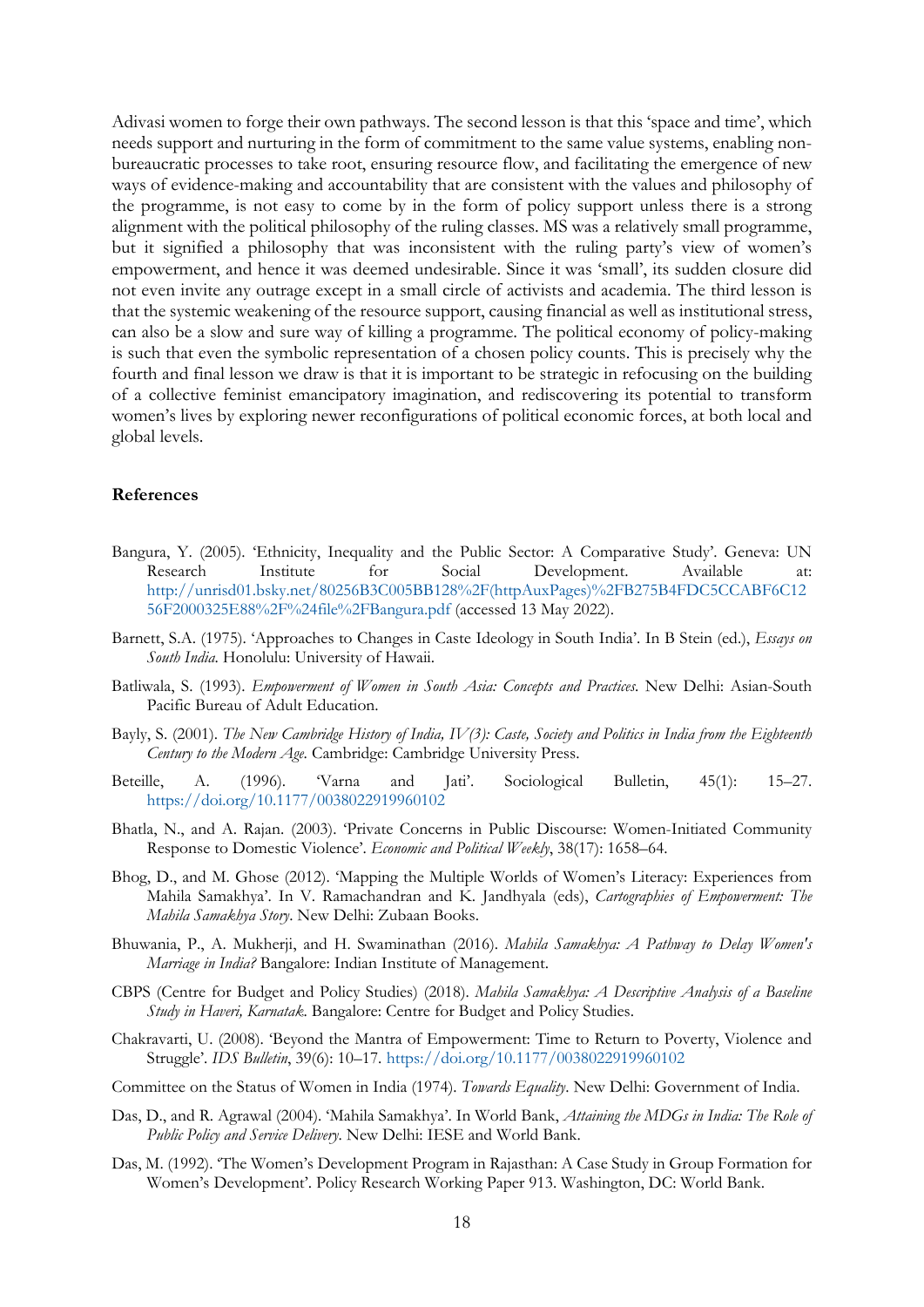- GoI (2013). *Fourth Joint Review Mission of Mahila Samakhya*. New Delhi: Department of Education.
- GoI (2017). *Mahila Samakhya Programme: Genesis*. New Delhi: Ministry of Human Resource Development.
- GoI (2008). *Mahila Samakhya: Education for Women's Equality. Eleventh Plan Document*. New Delhi: Ministry of Human Resource Development.
- GoI (1994). *National Evaluation of Mahila Samakhya*. New Delhi: Department of Education.
- Gurumurthy, A., and S. Batliwala (2012). 'Revisiting an Idea Called "Empowerment": A Reconnaissance of the Mahila Samakhya Experience'. In V. Ramachandran and K. Jandhyala (eds), *Cartographies of Empowerment: The Mahila Samakhya Story*. New Delhi: Zubaan Books.
- Jandhyala, K. (2003). 'Empowering Education: The Mahila Samakhya Experience'. Background paper prepared for Education for All Global Monitoring Report 2003/04. Paris: UNESCO.
- Jandhyala, K. (2012). 'Ruminations on Evaluation in the Mahila Samakhya Programme'. *Indian Journal of Gender Studies*, 19(2): 211–31. <https://doi.org/10.1177/097152151201900203>
- Jha, J., and N. Menon (2016). 'Why It Is Important to Retain an Independent Mahila Samakhya Programme'. *Economic and Political Weekly*, 51(12): 21–23.
- Jha, J., N. Ghatak, N. Menon, P. Dutta, and S. Mahendiran (2019). *Women's Education and Empowerment in Rural India*. Abingdon, Oxon, and New York: Routledge. <https://doi.org/10.4324/9780429028410>
- Krishnamurty, L. (2012). 'Scenes from an Expanding Universe: Personal Journeys'. In V. Ramachandran and K. Jandhyala (eds), *Cartographies of Empowerment: The Mahila Samakhya Story*. New Delhi: Zubaan Books.
- Kumar, R. (1993). *The History of Doing: An Account of Women's Rights and Feminism in India*. New Delhi: Zubaan Books.
- Mangla, A. (2017). Elite Ideas and Incremental Policy Change: The Expansion of Primary Education in India. HBS Working Paper 17-077. Boston, MA: Harvard Business School.
- Mazumdar, S. (1994). 'Moving Away from a Secular Vision? Women, Nation, and the Construction of a Hindu India'. In V. Moghadam (ed.), *Identity, Politics, and Women: Cultural Reassertions and Feminism in International Perspective*. Boulder, CO: Westview Press.
- Menon, G., and S.M. Parathasarathy (2012). 'Embedding Economic Empowerment within an Education Process: The Mahila Samakhya Experience'. In K. Jandhyala and V. Ramachandran (eds), *Cartographies of Empowerment: The Mahila Samakhya Story*. New Delhi: Zubaan Books.
- Menon-Sen, K. (2012). 'Songs of Change in a Minor Key?' In K. Jandhyala and V. Ramachandran (eds), *Cartographies of Empowerment: The Mahila Samakhya Story*. New Delhi: Zubaan Books.
- Michalopoulos, S., and E. Papaioannou (2012). *National Institutions and African Development: Evidence from Partitioned Ethnicities*. Cambridge, MA: National Bureau of Economic Research. <https://doi.org/10.3386/w18275>
- Ministry of Education. 1985 Challenge of Education: A Policy Perspective. New Delhi: Government of India.
- MHRD (Ministry of Human Resource Development) (no date). *The Mahila Samakhya Programme*. Available at: [www.education.gov.in/en/mahila-samakhya-programme](https://www.education.gov.in/en/mahila-samakhya-programme) (accessed 13 May 2022).
- Mohanty, B. (1995). 'Panchayati Raj, 73rd Constitutional Amendment and Women'. *Economic and Political Weekly*, 3: 346–50.
- Mosse, D. (2018). 'Caste and Development: Contemporary Perspectives on a Structure of Discrimination and Advantage'. *World Development*, 110: 422–36. <https://doi.org/10.1016/j.worlddev.2018.06.003>
- Munshi, K. (2016). 'Caste Networks in the Modern Indian Economy'. In S.M. Dev and P.G. Babu (eds), *Development in India*. New Delhi: Springer. [https://doi.org/10.1007/978-81-322-2541-6\\_2](https://doi.org/10.1007/978-81-322-2541-6_2)